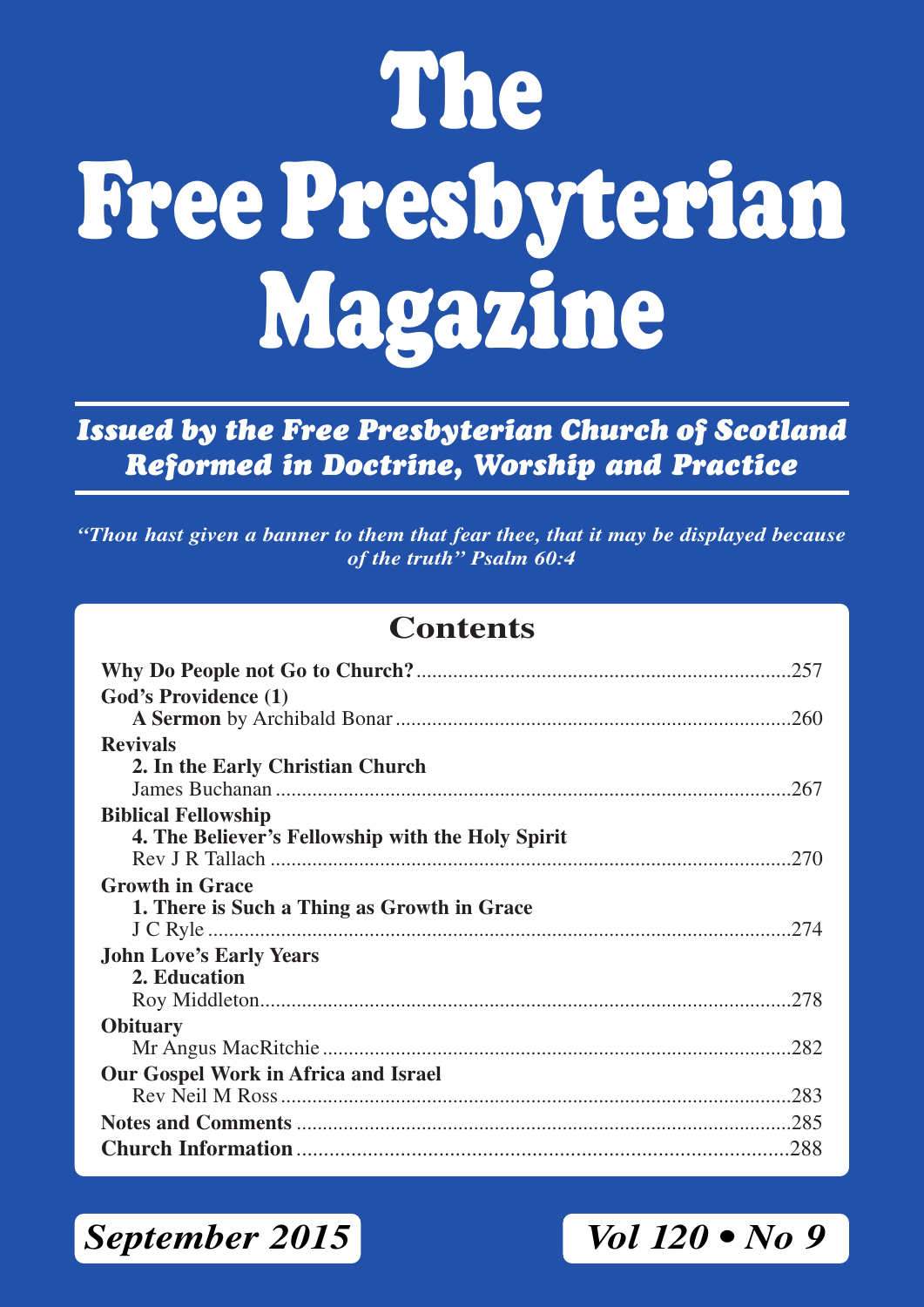### **The Free Presbyterian Church of Scotland**

**Moderator of Synod:** Rev K M Watkins, 252 Briercliffe Road, Burnley, BB10 2DQ.

**Clerk of Synod:** Rev J MacLeod MA, 6 Church Avenue, Sidcup, Kent, DA14 6BU; tel: 020 8309 1623, e-mail: JMacL265@aol.com.

**Assistant Clerk:** Rev J R Tallach MB ChB, 2 Fleming Place, Stornoway, HS1 2NH; tel: 01851 702501.

**General Treasurer:** Mr W Campbell, 133 Woodlands Road, Glasgow, G3 6LE; tel: 0141 332 9283, fax 0141 332 4271, e-mail: wc.fpchurch@btconnect.com.

**Law Agents:** Brodies LLP, 15 Atholl Crescent, Edinburgh, EH3 8AH; tel: 0131 228 3777.

#### **Clerks to Presbyteries:**

**Northern:** Rev D W B Somerset BSc DPhil, 18 Carlton Place, Aberdeen, AB15 4BQ; tel: 01224 645250.

**Southern:** Rev R MacLeod BA, 4 Laurel Park Close, Glasgow, G13 1RD; tel: 0141 954 3759.

**Western:** Rev D A Ross, F P Manse, Laide, IV22 2NB; tel: 01445 731340.

**Outer lsles:** Rev K D Macleod BSc, F P Manse, Ferry Road, Leverburgh, Isle of Harris, HS5 3UA; tel: 01859 520271. **Australia and New Zealand:** Rev G B Macdonald BSc, 60 Hamilton St, Riverstone, NSW 2765; tel. 02 9627 3408.

**Zimbabwe**: Rev S Khumalo, Stand No 56004, Mazwi Road, Lobengula, PO Magwegwe, Bulawayo; tel: 00263 9407131. **Zimbabwe Mission Office:** 9 Robertson Street, Parkview, Bulawayo; tel: 002639 62636, fax: 002639 61902, e-mail: fpchurch@gmail.com.

### **Residential Care Homes:**

Ballifeary House, 14 Ness Walk, Inverness, IV3 5SQ; tel: 01463 234679.

Leverburgh Residential Care Home, Ferry Road, Leverburgh, Isle of Harris, HS5 3UA; tel: 01859 520296. **Website of the Free Presbyterian Church of Scotland:** www.fpchurch.org.uk.

### **The Free Presbyterian Magazine**

Published by The Free Presbyterian Church of Scotland (Scottish Charity Number SC003545). Subscriptions and changes of address to be sent to the General Treasurer, Mr W Campbell, 133 Woodlands Road, Glasgow, G3 6LE; tel: 0141 332 9283. The subscription year begins in January. Prices are on back cover. One month's notice is required for change of address. Queries about delivery of the magazines should be sent to the General Treasurer, not the printer.

**Editor:** Rev K D Macleod BSc, F P Manse, Ferry Road, Leverburgh, Isle of Harris, HS5 3UA. Tel: 01859 520271; e-mail: kdmacleod@gmail.com. Unsigned articles are by the Editor.

**Editorial Board:** The Editor, Rev A W MacColl, Mr K H Munro, Rev D W B Somerset.

**Deadline for sending material to the Editor:** The beginning of the month previous to publication.

**The Gaelic Supplement** (quarterly): Editor: Rev A W MacColl MA PhD, F P Manse, Swainbost, Isle of Lewis, HS2 0TA. Available free on request.

**Youth Magazine:** *The Young People's Magazine*. Editor: Rev K D Macleod BSc.

### **Communions**

**January:** *First Sabbath:* Nkayi; *Fifth:* Auckland, Inverness, New Canaan.

**February:** *First Sabbath:* Broadstairs*; Second:* Dingwall; *Third:* Stornoway; Wellington; *Fourth:* Larne, North Uist, Zenka. **March:** *Second Sabbath:* Ness, Portree, Tarbert; *Third:* Halkirk, Kyle of Lochalsh; *Fourth:* Barnoldswick; *Fifth:* Ingwenya, North Tolsta.

**April:** *First Sabbath:* Gisborne; *Second:* Leverburgh, Maware, Staffin; *Third:* Chesley, Laide; *Fourth***:** Glasgow; Mbuma. **May:** *First Sabbath:* Aberdeen, Grafton, London; *Second:* Achmore, Donsa, Scourie; *Third:* Edinburgh; *Fifth***:** Chiedza.

**June:** *First Sabbath:* Perth; *Second:* Nkayi, Santa Fe, Shieldaig; *Third:* Lochcarron, Uig; *Fourth:* Bulawayo, Gairloch, Inverness, Raasay.

- **July:** *First Sabbath:* Beauly; *Second:* Bonar Bridge, Staffin; *Third:* Applecross, Auckland, Fort William; *Fourth:* Cameron, Struan.
- **August:** *First Sabbath:* Dingwall; *Second:* Leverburgh, New Canaan, Somakantana; *Third:* Laide; *Fourth:* Farr, Vatten; *Fifth:* Stornoway, Zenka.

**September:** *First Sabbath:* Sydney, Ullapool; *Second:* Halkirk, Munaka, Portree; *Third:* Tarbert; *Fourth:* Aberdeen, Barnoldswick, Ingwenya, North Uist.

**October:** *First Sabbath:* Dornoch, Grafton, Lochcarron, North Tolsta; *Second:* Gairloch, Ness; *Third:* London; *Fourth:* Edinburgh, Gisborne, Uig, Mbuma.

**November:** *Second Sabbath:* Glasgow; *Fifth:* Chiedza.

**December:** *First Sabbath:* Singapore; *Second:* Tauranga. *Third*: Bulawayo, Santa Fe.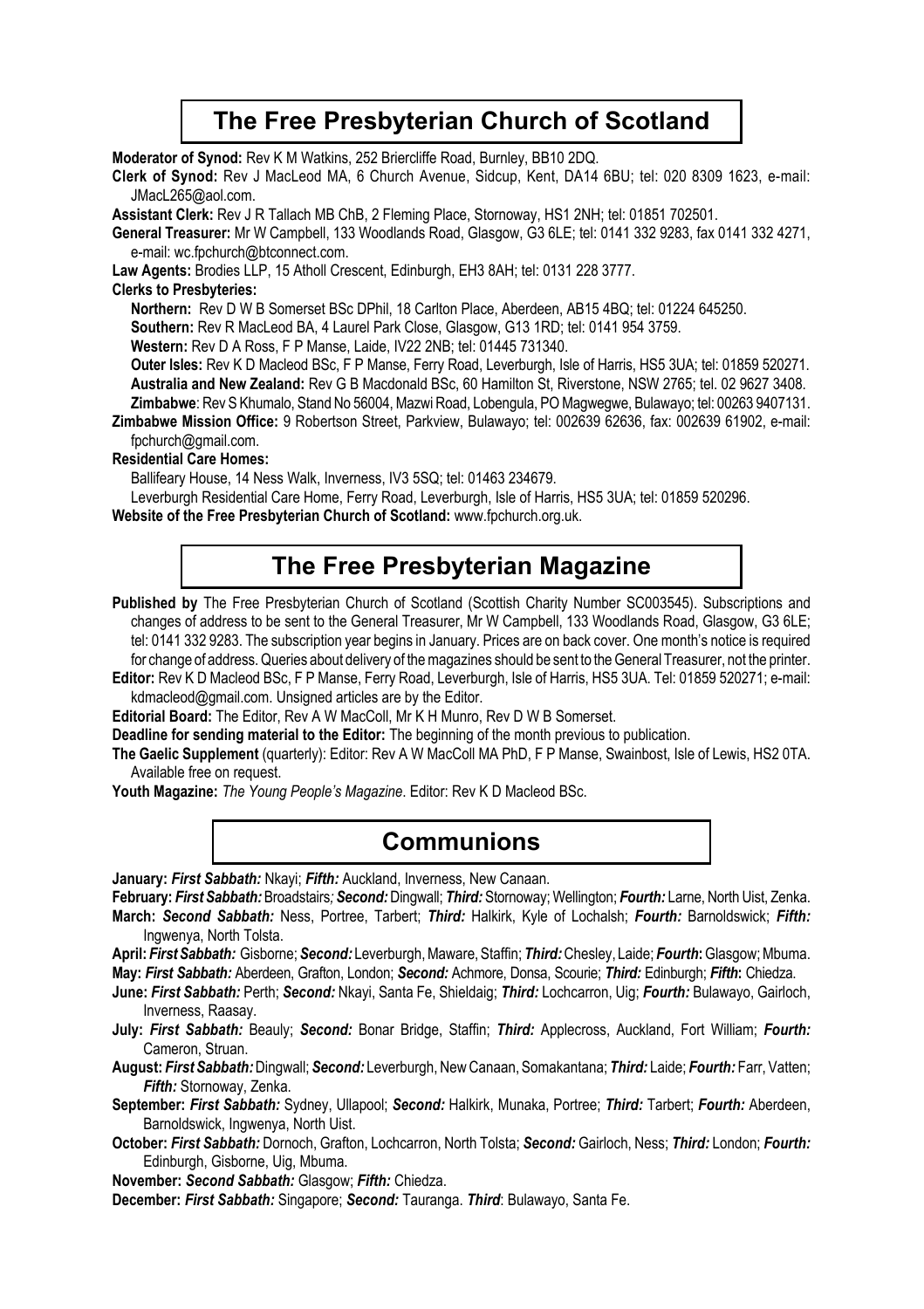# **The**

# **Free Presbyterian Magazine**

Volume 120 September 2015 Number 9

# **Why Do People not Go to Church?**

People in the Western world today inhabit a very different spiritual and moral environment from, say, 150 years ago. Church attendance has plummeted in most Western countries; people do not feel their need of God; they do not realise that they need to be saved from sin and guilt; they are not conscious of needing to listen to what God has to say in His Word; so they do not turn to Him. Yet the fact is that many, even if they did feel their need of hearing the Scriptures expounded and applied, would struggle to find the Word proclaimed in its purity in their neighbourhood.

The Lord complained of Judah: "The prophets prophesy falsely . . . and My people love to have it so" (Jer 5:31). They did not want to hear the demands of God's law and the warnings that faithful prophets like Jeremiah were drawing to their attention. Similarly people today do not want to hear such demands or warnings, but preaching that lacks them is tragically deficient. It cannot give anyone a sense that it is relevant to the human condition, and so, in general, fewer and fewer are attending church services.

One can only assume that Bible-reading has declined in line with church attendance. And as contact with the law of God, as revealed in the Bible, has declined, so there is a decline in the attention that is paid to the Commandments. The First Commandment, "Thou shalt have no other gods before Me", is certainly broken by those who follow false religions. But it is also broken by those who ignore what *The Shorter Catechism* identifies, from Scripture as "required in the First Commandment" – "to know and acknowledge God to be the only true God, and our God; and to worship and glorify Him accordingly" (Answer 46).

Not only is there generally no consciousness of the obligation to worship God, there is no sense of the duty to know Him by faith – not merely to know *about* Him. A significant proportion in many countries accept that God exists; yet in practice they regard Him as irrelevant. "God is not in all his thoughts", says David of the ungodly man (Ps 10:4). So, if one could examine all the thoughts of the majority of people today, one would not find any thought of the Most High, who created all things, including mankind.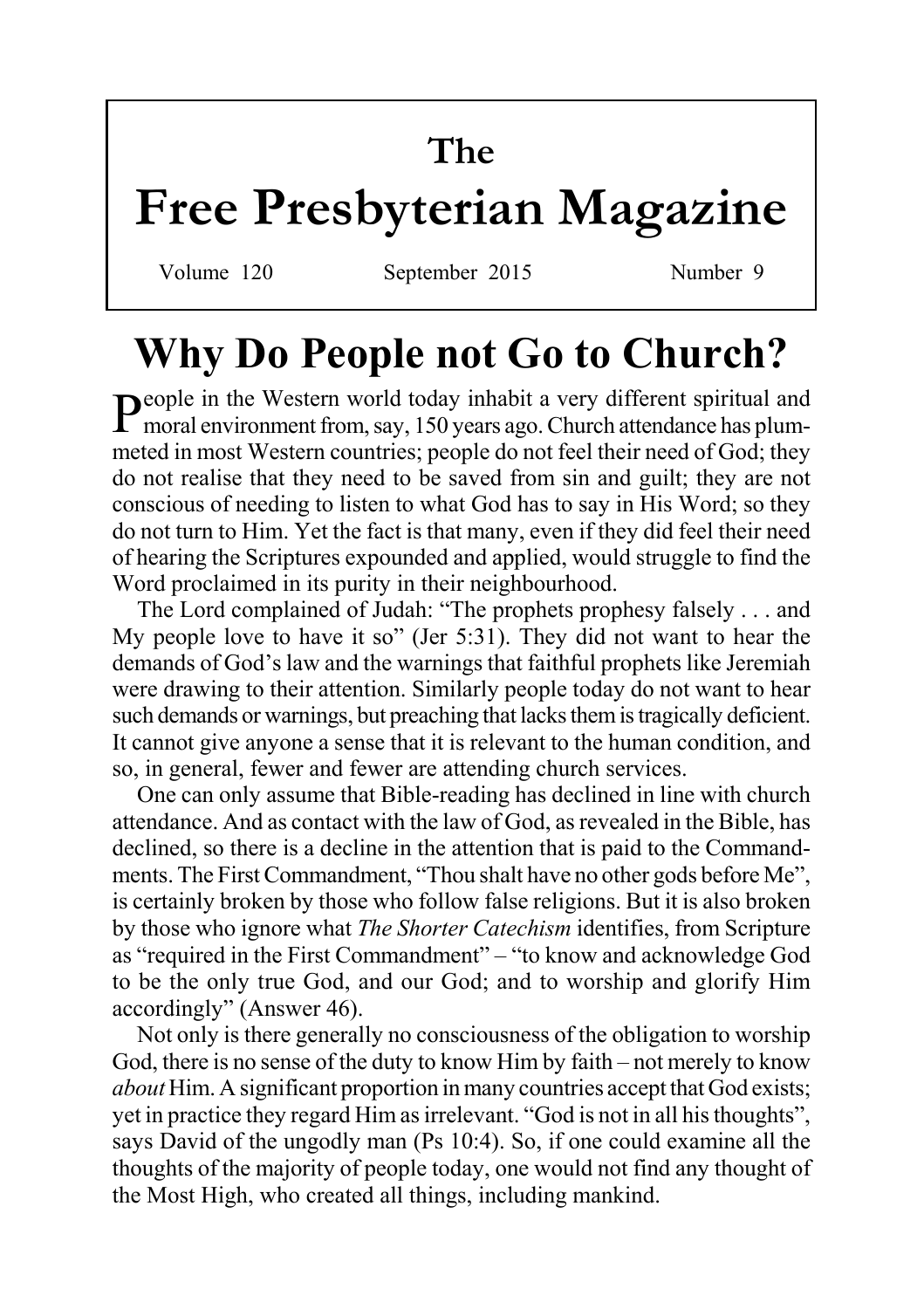In his *Commentary* on the Psalms, W S Plumer remarks on the verse just quoted: "If sin had its way, it would both dethrone and annihilate God. As far as it can, it acts and feels and thinks as if He existed not". Plumer is describing sin operating in creatures who have intelligence. Human beings may not always spell out to themselves the implications of their thoughts, but the consequence of people ignoring God, and the revelation He has given, is a society where God's authority is rejected and men and women live as if He did not exist. But there need be no doubt that Satan, as he goes about seeking to tempt sinners away from the truth, is doing so with a view to bringing about a world where God is universally rejected – a world where people live as if He had indeed been annihilated.

Every false religion, every heresy, every godless philosophy is the result of "the god of this world" blinding "the minds of them which believe not, lest the light of the glorious gospel of Christ, who is the image of God, should shine unto them" (2 Cor 4:4). Satan is determined to do all in his power to keep sinners in rebellion against God and bring them down at last to a lost eternity. But a particularly potent philosophy in the past century and a half has been evolution, with its idea that everything, including living creatures, has developed from the simple to the complex, without being directed in any way. The whole process that has brought the universe and everything in it to its present stage of development, so it is usually claimed, has at no point been under the control of any being.

One of the strongest arguments for the existence of God has always been the fact of creation. Paul speaks of God's "eternal power and Godhead" as seen in the creation, leaving people "without excuse" (Rom 1:20) when they deny His existence. And when Paul began to expound what the men of Athens described as "strange things", he pointed to God as "God that made the world and all things therein" and "Lord of heaven and earth", implying that He has authority over, in particular, all human beings. This, of course, is still true, but the blinding power of evolution has resulted in the testimony of nature and Scripture to God being obscured, if not entirely obliterated, in the minds of many today.

Some who, if pressed, will acknowledge that God exists, yet succeed in keeping Him out of their thinking. They live as if He did not exist; they do not consider His law and their responsibility to obey it; they ignore the fact that they are guilty because of their disobedience to the Commandments; they do not set aside time to worship Him; they do not consider their latter end. Behind this rejection of God and His authority lies the widespread acceptance of evolution, which means that they do not feel any responsibility to treat God as *their* Creator, with all that this implies about God's authority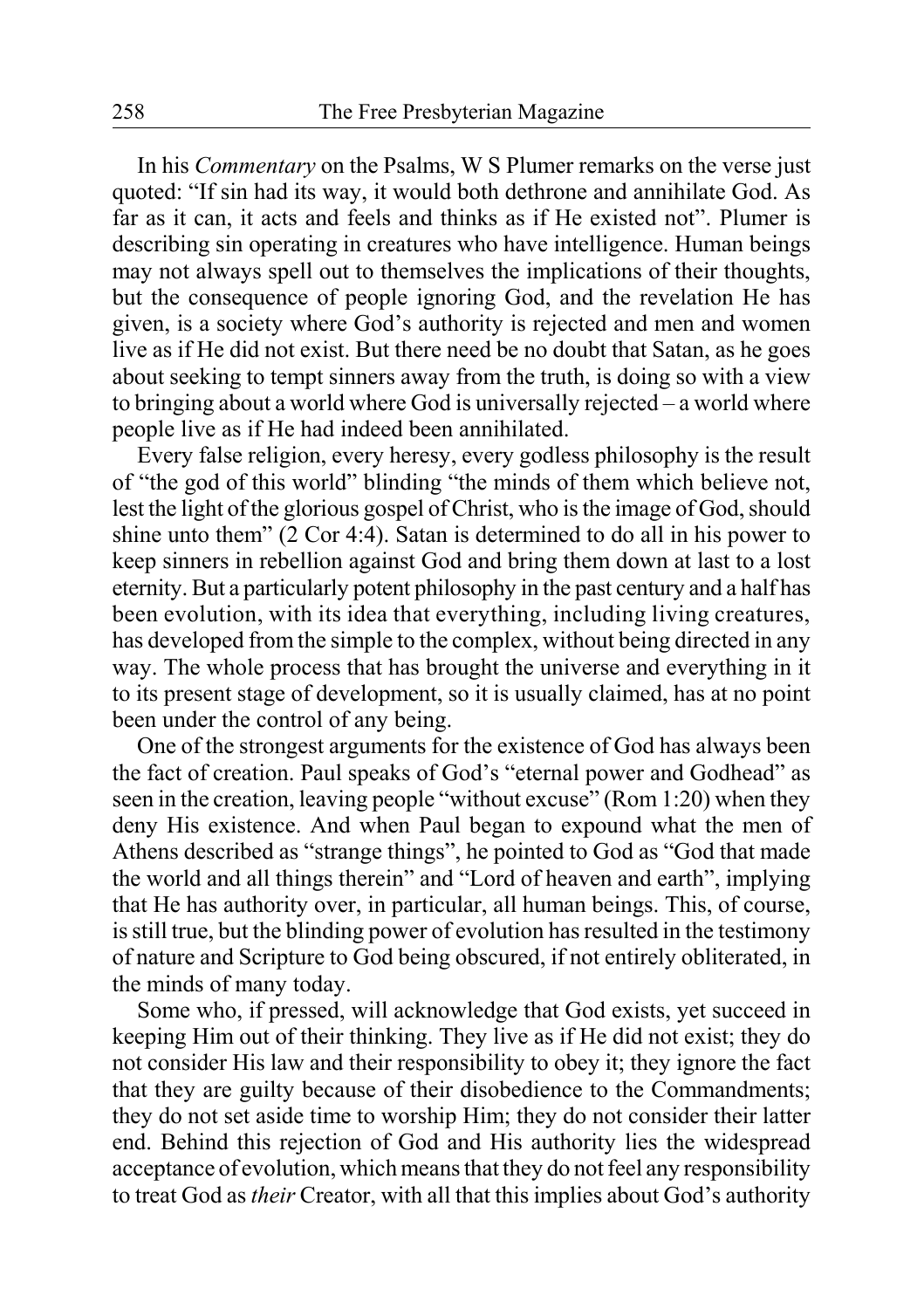over them – His authority to direct them as to how they should live, and His authority to punish them for their sin both in time and in eternity. These implications are unwelcome to the natural heart. Like Pharaoh, they say, in effect, "Who is the Lord, that I should obey His voice?" (Ex 5:2). And they add, Who is the Lord, that He should have the right to punish me?

One cannot avoid seeing such attitudes behind the ferocious opposition to teaching about creation. Minds are being blinded to the existence of God and to His authority as lawgiver, and evolution is used to buttress the atheism of those who do not wish their consciences to be disturbed overmuch by their wrongdoing. But God has spoken. Because He is our Creator, He does have the right to demand that we worship Him and that we cease immediately our resistance to His authority. He says, "O come, let us worship and bow down: let us kneel before the Lord our maker. For He is our God; and we are the people of His pasture, and the sheep of His hand. Today if ye will hear His voice, harden not your heart" (Ps 95:6-8).

Science has discovered much and lies behind many useful inventions. It has therefore acquired an aura of infallibility, but in the area of evolution, what we see is science as a philosophy, not as a series of conclusions which are testable by experiments. No one can go back and rerun the origins of the universe; if we are to know about its early history, we need a revelation from the only One who was present "in the beginning". Apart from such a revelation from the true God we could not reliably know anything about what happened then. And we must bear in mind that it is "through faith we understand that the worlds were framed by the word of God" (Heb 11:3). Even a historical faith – a mere acceptance that the facts of Scripture are true – has a useful influence on people, bringing about a sense of God's authority and outward obedience to His commands.

But historical faith will save no one; saving trust in Christ is necessary. Unless people have that trust, there is no fear of God in their hearts – that holy respect for God and His law that leads to an obedience which is not only outward but inward. Where the fear of God has been planted, the soul cannot be satisfied without faith in Christ, without being reconciled to God, without being the subject of the sanctifying work of the Holy Spirit.

If we are again to see widespread church attendance, study of the Word of God, sinners convinced of sin and seeking salvation, and going on to live godly lives, there must be a powerful work of the Holy Spirit. Yet we must not despair; for God has promised that "the earth shall be full of the knowledge of the Lord, as the waters cover the sea" (Is 11:9) – not only in one district or country, but everywhere. Satan can never sweep true religion out of the world; he cannot have the victory, for Christ has conquered him.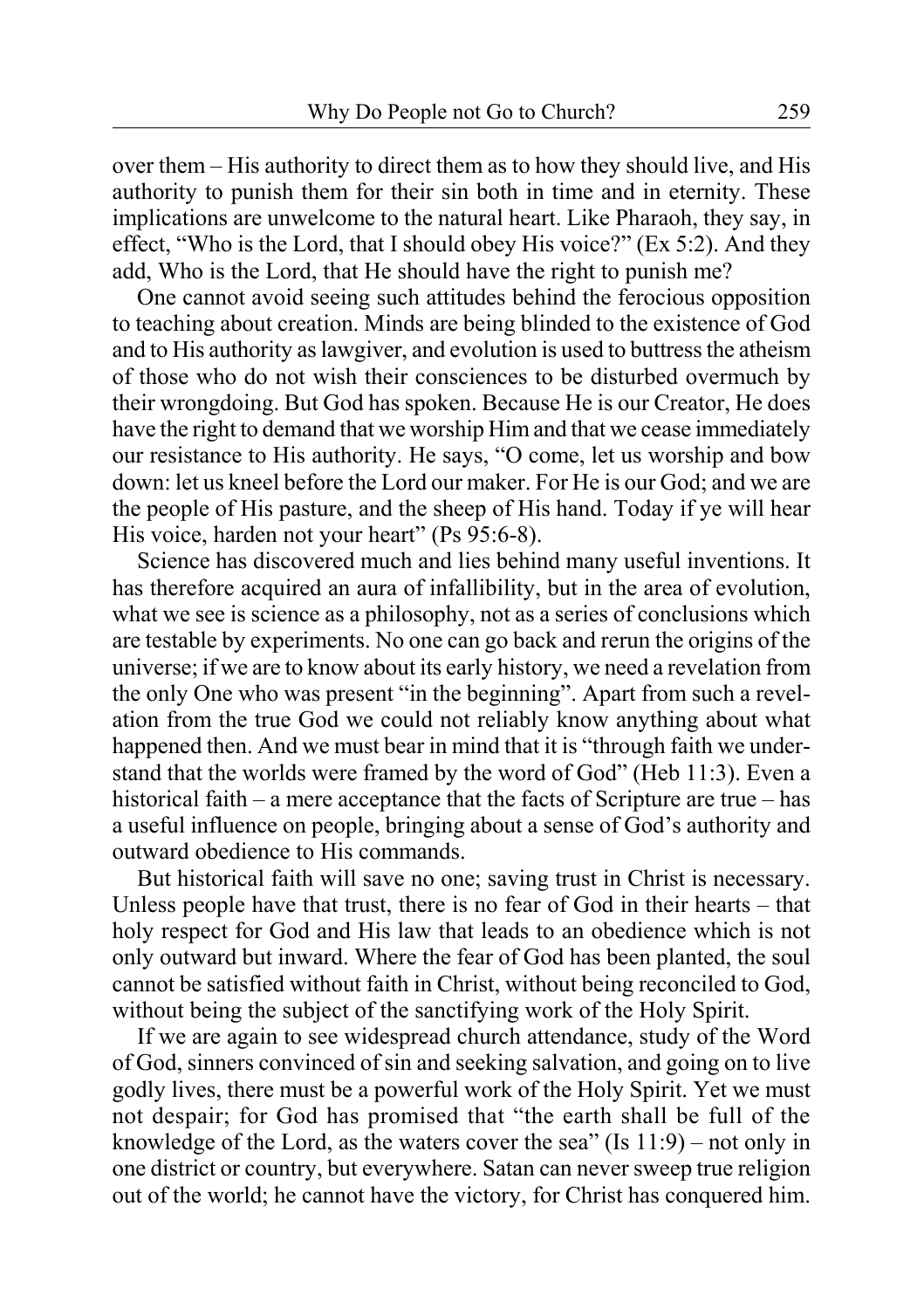# **God's Providence (1)1**

**A Sermon by** *Archibald Bonar*

Revelation 19:6. *And I heard as it were the voice of a great multitude, and as the voice of many waters, and as the voice of mighty thunderings, saying, Alleluia: for the Lord God omnipotent reigneth.*

Even if nothing more had been revealed in the Bible than the certainty, extent and uprightness of God's providential rule, this would have provided a powerful argument for searching the Scriptures and making them our constant companion in this world. To have infallible authority for the doctrine of God's providence is something highly satisfying to the mind; it is so suited to the wishes and needs of all men, so soothing in times of sorrow, so supporting in the prospect of approaching difficulties or of dreaded dangers that it may well constrain the humble worshippers of the Almighty to join with the happier assemblies of saints above in saying, with evergrowing gratitude: Alleluia! Let us be glad and rejoice, for the Lord God omnipotent reigneth.

When this sublime thought is engraved on our heart, we may meditate without dismay on all the astonishing things which are happening among the nations. Undaunted at what the people may devise, we may look by faith to Him who is invisible, and hear Him saying, "My counsel shall stand, and I will do all My pleasure". We behold this glorious Ruler, seated on His throne of justice and judgement, ordering aright the lot of His people, distributing to all a just proportion of good and evil, putting down one and exalting another, ensnaring wickedness in its own devices or promoting righteousness by the stratagems used for its destruction, sending abroad judgements through many lands or mercifully calming the tumult of the nations. Thus in considering what has been, or now is, or what may be hereafter, we may triumph in the persuasion that the kingdom and power and glory are God's.

The consolation arising from a firm belief in the important doctrine contained in this text is greatly heightened to real Christians because they know that He to whom the alleluias of heaven are addressed, and who reigns King for ever, is the very Prince of peace on whom their hopes are built and whom they supremely love. He died to redeem them from their sins by His own blood; He is exalted a Prince and a Saviour, having all power in heaven and earth, and on His vesture this name is written: King of kings and Lord of lords. This is what confirms their faith that all things work together for their

<sup>1</sup>The first of two sermons on this text taken, with editing, from Bonar's Sermons, Chiefly *on Devotional Subjects*. Bonar (1753-1816) was, for most of his ministry, pastor of Cramond church in Edinburgh.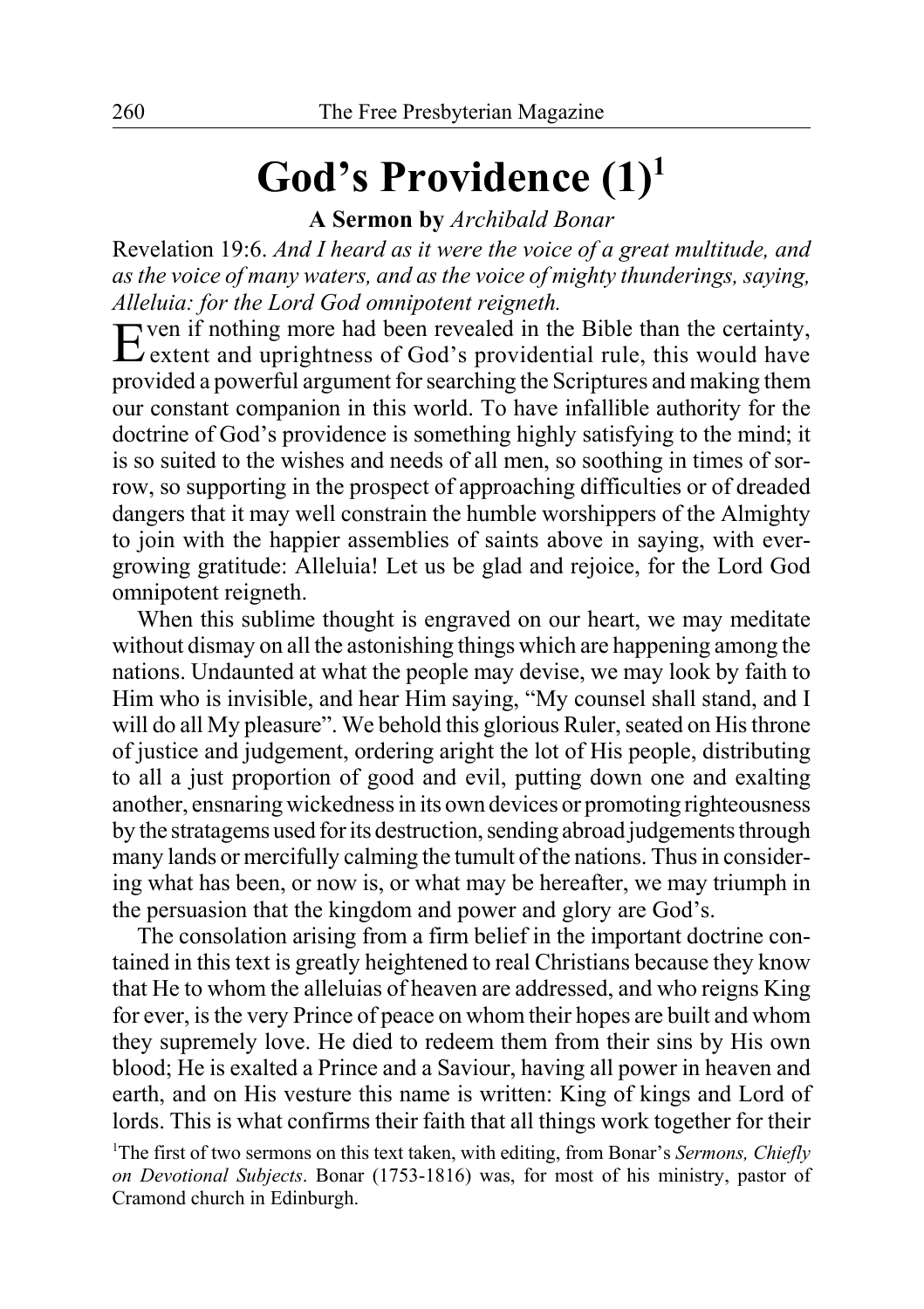good; it gives energy to their hope of safety in troublous times; and it yields to their minds unspeakable calm amid all changes and revolutions.

The text leads our believing thoughts to the activities and joys of the inhabitants of heaven. It introduces believers to the innumerable company of angels and to the spirits of just men made perfect; it represents all the ransomed above as worshipping before the throne of God and the Lamb; it elevates their devotion by declaring the cause of the joy of heaven; and it invites those still in the world to take their part in the heavenly songs and, with their feebler notes of praise, to celebrate the glory, the greatness and the grace of Zion's Almighty King.

Thus you read: "And the four and twenty elders and the four beasts fell down and worshipped God that sat on the throne, saying, Amen; Alleluia. And a voice came out of the throne, saying, Praise our God, all ye His servants, and ye that fear Him, both small and great. And I heard as it were the voice of a great multitude, and as the voice of many waters, and as the voice of mighty thunderings, saying, Alleluia: for the Lord God omnipotent reigneth. Let us be glad and rejoice, and give honour to Him: for the marriage of the Lamb is come, and His wife hath made herself ready" (Rev 19:4-7).

Let us for a moment forget that we are on earth and let us joyfully listen to those seraphic strains above. Gabriel tunes his golden harp and gladly sings, Alleluia; "the Lord reigneth; let the earth rejoice; let the multitude of isles be glad thereof". Abraham and the venerable band of patriarchs reecho, Alleluia; He whom we saw in vision and whom we foretold as Shiloh, the Prince of peace and the King of righteousness; He reigns; the government is upon His shoulders; Hosanna in the highest. David and all the prophets join the angelic hosts and say, Alleluia; the Lord reigns; His arm and power shall reach afar, shall extend from sea to sea, from the rising sun to where it sets; men shall be blessed in Him, and all nations shall call Him blessed. Martyrs and apostles shout aloud with joy, Alleluia; the Lord Redeemer reigns; He has all power in heaven and earth; to Him every knee shall bow and every tongue confess; and the kingdoms of the world shall become the kingdoms of our God and of His Christ.

Let us join these heavenly songs, saying, Live and reign, wondrous King of glory; be Thou Lord of all; let Thy kingdom come, and let Thy will be done in earth; and let every creature ascribe blessing, dominion and glory to the Lord God omnipotent, who was and is and is to come.

In further discoursing on this portion of Scripture, I propose through divine assistance: (1.) To speak of the wide extent of Jehovah's government: "the Lord reigneth". (2.) To remind you of the essential properties of His providence, towards mankind in general and His redeemed in particular. (3.) To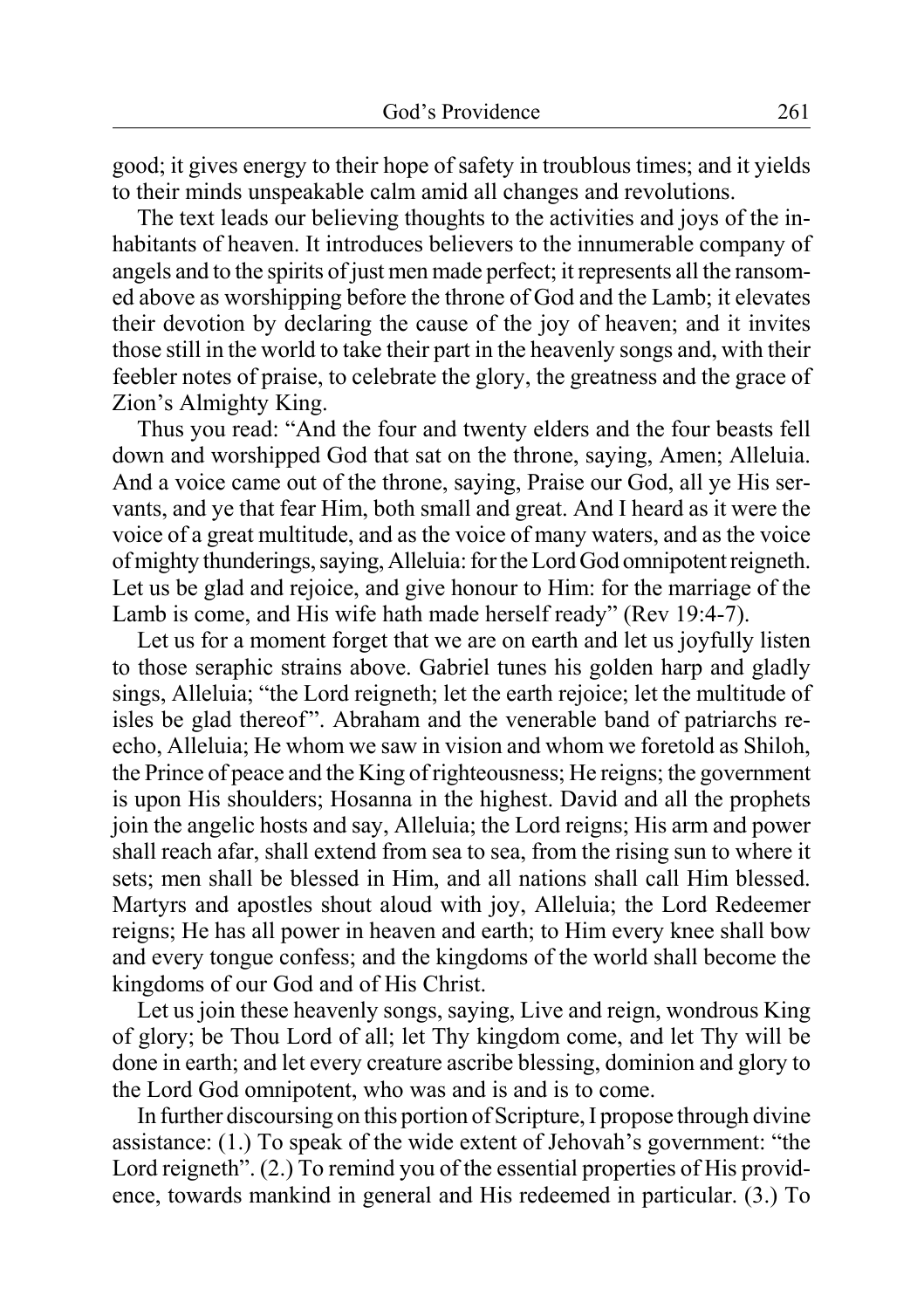point out to you the application of this extensive subject, which is suggested by the text and the context.<sup>2</sup>

1. To excite the ardour of your devotion and lead you to join, with understanding, in the song of the adoring hosts above, let us contemplate *the wide extent of the omnipotent Jehovah's government*. The Lord reigneth, says our text; or, as it is expressed in the Psalms, "The Lord hath prepared His throne in the heavens; and His kingdom ruleth over all" (103:19). Memorable words, commanding at once our trust, submission, obedience and joy. Independent of all created aid, He Himself has prepared and established His throne, so that it cannot be shaken by all the furious attacks of earth or hell. This throne of God is in the heaven of heavens; there He reigns in royal majesty; and from thence extends His sovereign authority to all around and all beneath – to all His creatures and all their actions. His kingdom rules over all: (1) over angels of light, (2) over fiends of darkness, and (3) over mankind of every kindred, nation and language.

(1.) Let us meditate on the government and providence of God as it relates to *the holy angels in heaven*. Here the aid of faith is necessary, for these happy spirits are invisible to human view. Thus it is only belief of what Scripture reveals that can make us acquainted with them. The Bible tells us all that we need to know about their nature, number and work. There they are called the host of heaven, an innumerable company of angels, ten thousand times ten thousand and thousands of thousands. They are continually employed in ascribing glory to God in the highest, harkening to His commands and doing His will. With unceasing rapture they celebrate the riches of redeeming love; with unwearied alacrity they minister to the heirs of salvation and fulfil whatever is the pleasure of their almighty King.

O joyful discovery! By faith we behold myriads of superior intelligent creatures perpetually praising and serving the God whom we are to serve. Do not say then, humble worshipper, that you are left alone and unsupported in your regard for the honour of religion, that you have no one to encourage your zeal for God and no one to accompany you in the path of obedience. Far from being alone in your zeal for the glory of God, an innumerable company of angels join with you in the same service. Like you, but in a manner that is vastly superior, they contemplate and admire and worship and obey.

These countless hosts of angels excel all other intelligent beings in wisdom and strength; they are closely allied to God; they are completely blessed in His presence; and they enjoy constant communion with their Maker. They are willing subjects of His kingdom and government, and under His sovereign 2 Bonar deals with the second and third heads in his second sermon on the text.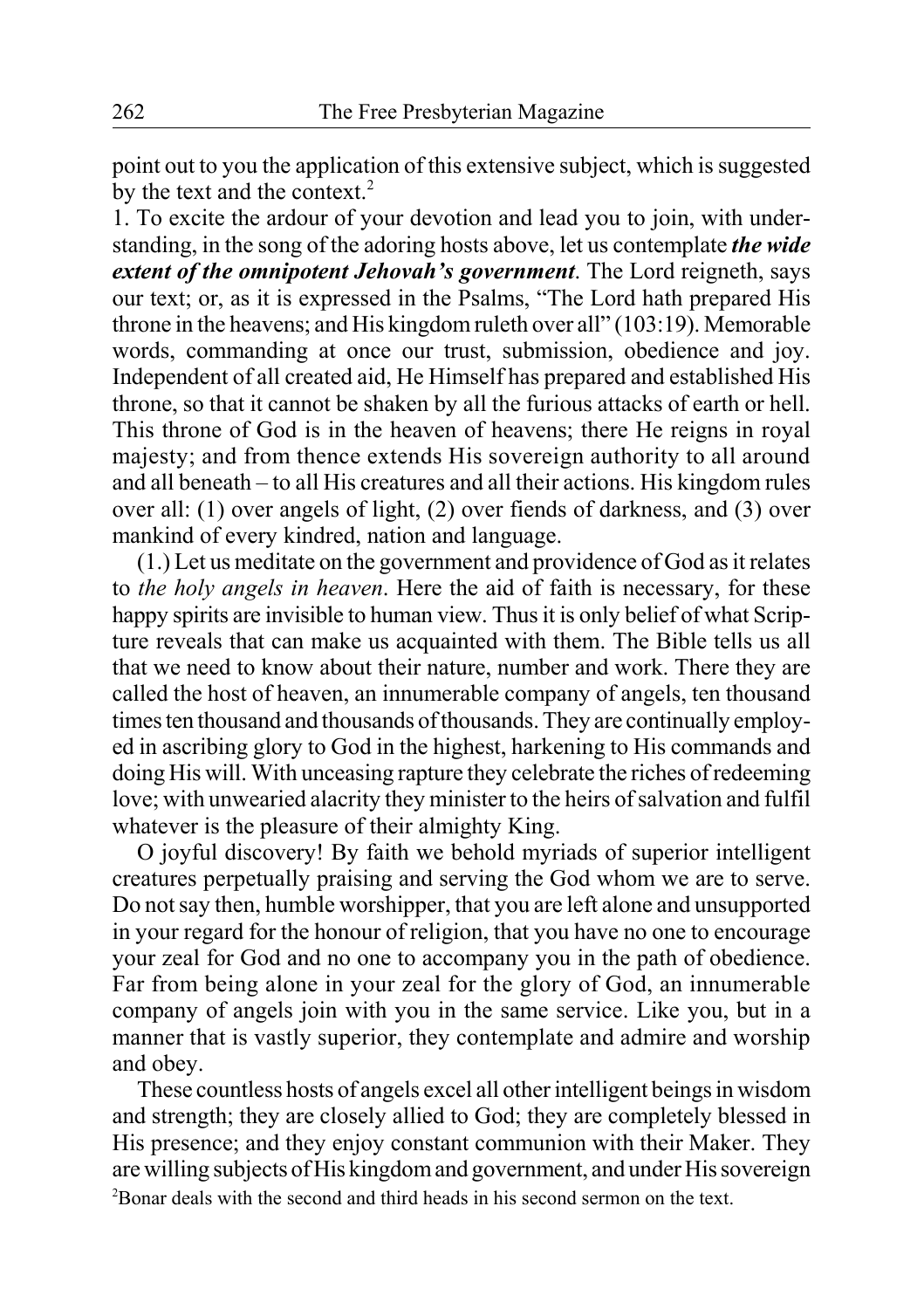dominion, they are always obedient to His royal command and gladly serve Him with all their extensive active powers.

He often sends them on important errands to mankind, either to punish iniquity, or for the joy of the righteous. When the firstborn in Egypt were to be cut off in one night, an angel was commissioned for that memorable service. And when the army of Sennacherib was justly doomed to immediate destruction, angels from heaven were made the ministers of divine indignation. On the other hand, these benevolent beings were sent to deliver Lot from Sodom, to comfort Jacob at Bethel, to strengthen Elisha at Dothan, to inform the watchful shepherds at Bethlehem that a Saviour had been born, even Christ the Lord. They willingly ministered to this Saviour in the days of His sorrow; they adorned the triumphs of His exaltation, when He ascended up on high, leading captivity captive. In all this they fulfilled the pleasure of Him who is the Lord of hosts, who has established His throne in the heavens, and who does His will among the armies above.

Daily the angels minister to every heir of salvation. They rejoice at his conversion; they witness his devotion; they mark with gladness his Christian conduct; they guard his midnight hours; they attend his tottering steps in the days of declining health; they surround his dying bed and introduce him to the world of happy spirits and welcome him to the mansions of eternal bliss.

Such is the government of God over holy angels: the subjects of His kingdom; they obey what He commands and serve Him with perfect love and perfect joy; they are immutably confirmed in a state of unspeakable happiness; and they minister to the heirs of salvation by ways unknown to us. Alleluia; the Lord God omnipotent reigneth and is King of glory; many angels are about His throne and ascribe blessing and dominion to Him who lives for ever, and to the Lamb that was slain.

(2.) Let us next turn our attention to God's rule over *the powers of darkness*. Let us see, with adoring joy, how their malignity is restrained, how their furious rage is bounded, and all their stratagems turned into artillery against themselves. These wretched spirits were once angels of light and continued for a time perfect in wisdom, purity and bliss. But, proudly aspiring to be independent of the God who made them and ungratefully rebelling against His authority, they brought upon themselves wretchedness and ruin, were banished from heaven, cast into the place of torment and doomed to irrecoverable vengeance. Ever since that apostasy and condemnation, they have been the determined foes of God and of righteousness, and never do they experience one moment's mitigation of their unutterable anguish, except perhaps when hoping to thwart the designs of the Almighty and when trying to prevent mankind from doing His will.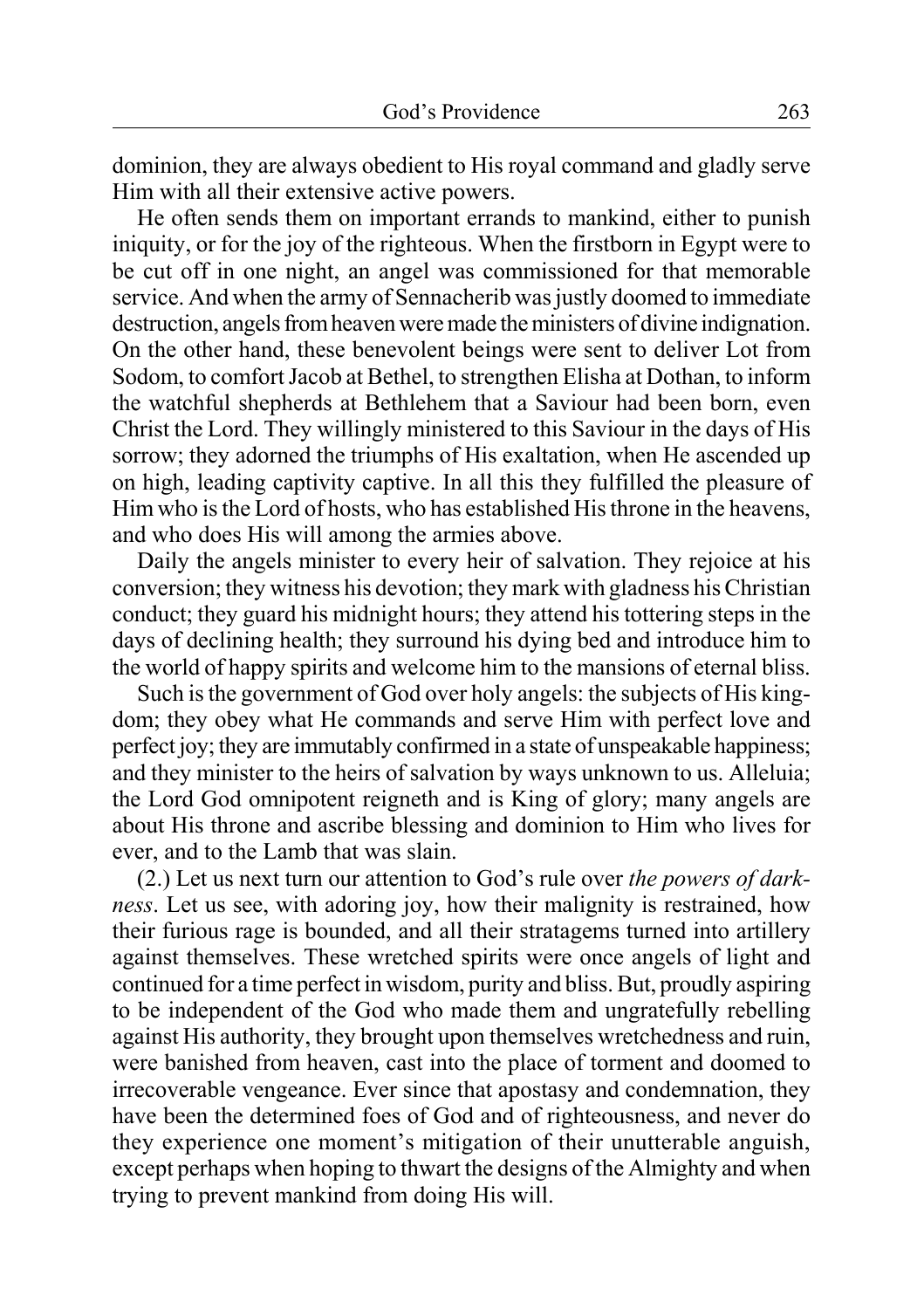For holy ends they have been permitted, in God's unsearchable wisdom, to set up a kingdom in opposition to the cause of God and His Christ. With unwearied vigilance and unceasing stratagem, they endeavour to entice mankind from the path of commanded duty. And, alas, their success in every age is marvellous and sad. Many are led captive by the snares of these malignant spirits; many are the children of the evil one; many believe and obey Satan rather than God, doing the works of their father the devil, resembling him in their evil dispositions and uniting with him in opposing the interests of holiness.

But Almighty God reigns, and His kingdom shall prevail. He who was manifested to destroy the works of the devil, who even in His state of humiliation dispossessed legions and delivered men from the cruel influence of Satan – this almighty King of Zion holds Satan bound in chains and says to the furious tempter: Hitherto shalt thou go, but no further; here shall thy proud rage be stayed. This exalted Lord of lords governs the invisible worlds and has the keys of death and hell; He beholds all the stratagems of the artful seducer of souls; He gives His people strength to resist the devil, to stand in the evil day, to vanquish the powers of darkness, and to be more than conquerors through the grace of Christ.

In many nations and in many hearts, the empire of Satan seems so firmly established that it can never be overthrown; yet He whose kingdom rules over all shall arise and plead His own cause; He will make the nations obedient to His word, will deliver an elect world from the bondage of the great adversary, and will bring Jews and Gentiles, barbarians and Scythians, bond and free, to the clear light and glorious liberty of the children of God. Before long, the omnipotent Lord of Zion will take to Himself His great power, and the accuser of the brethren will be cast out. Before long that tremendous day shall come to which Satan looks forward with agonising horror – that day of final judgement when his total overthrow shall be accomplished, when he shall be constrained to bow to the dire irreversible service of never-ending misery.

Such is the mysterious and righteous government of God over the devil and his angels. They are now permitted to tempt, and seemingly to triumph, so that the wisdom, power and grace of the great God may appear more illustrious in translating careless captive sinners from darkness to light; in enabling feeble, timid believers to fight and conquer; in extending the triumphs of the gospel through those lands where Satan has his seat, and in hastening on the blissful period when a spiritual, holy, everlasting kingdom shall be established. "Alleluia; for the Lord God omnipotent reigneth." True and righteous are His judgements; He shall judge the great deceiver which did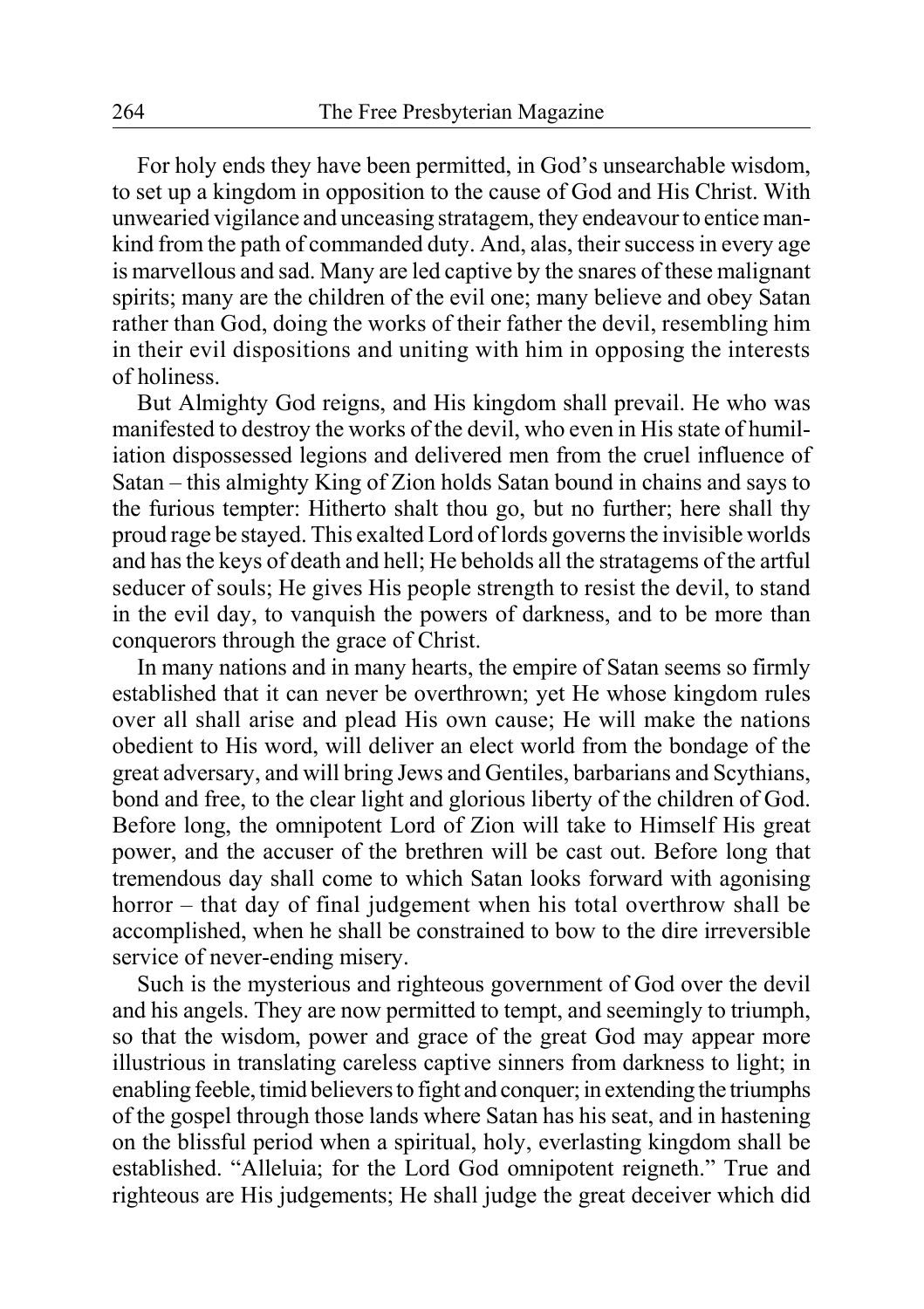corrupt the earth and shall cast him into the lake that burns with fire and brimstone, where the smoke of his torment shall ascend for ever and ever.

(3.) Having reminded you that the dominion of the glorious Jehovah extends to the host of heaven and to the fiends of hell, let us now turn our attention to His government of *the children of men on earth*. Here a most rich, varied and wide scene opens before us – involved indeed with clouds and darkness, if viewed only by the dim eye of natural reason, but bright and joyful when contemplated through the light of revelation and by the eye of faith. Then we can clearly perceive that God is King of all the earth and can see that the Almighty is regulating every motion in the complicated machinery of His providence.

By Him kings reign, princes decree justice and kingdoms rise and fall; He lays low the proud monarch of Egypt and sends the imperious King of Babylon to feed with the beasts of the field; He crowns with victory the arms of Cyrus and says that he will do all God's pleasure "though thou hast not known Me". Those astonishing changes in empires, which seem to arise merely from the fury of the people or the ambition of princes, are under the control of Him who sits on the floods and directs the storm, who mocks the projects of princes and laughs to scorn the monarchs of the earth, who defeats the enterprises of the crafty and makes His people's fiercest foes the instruments of safety and good to His chosen. Alleluia; the Lord reigneth. Thine, O Lord, is the kingdom, power and glory; Thou changest the times and the seasons; Thou dashest into dishonour the towering hopes of the mighty; and Thou exaltest to victory the defeated captives doomed to destruction. All kings of the earth should bow down before Thee; all kindreds of the people shall do Thee homage.

As God is King of kings, so He is the refuge of the needy and the Father of the fatherless in His holy habitation. His care is not confined to the mighty and the noble; He pleads the cause of the destitute; He delivers the oppressed from deceit and violence, and is the stay of those whom no one regards; He beholds the sorrowful, pities the afflicted and does not overlook a blind Bartimaeus, a wretched Lazarus, or even a starving prodigal. Thus princes and people, the mighty and the lowly are in the hands of the Lord, and His most righteous government extends to all ranks, kindreds and nations.

But let us come nearer home; let us behold the text verified in our own situations, and let us admire the providence which has cared for us from our earliest infancy and so graciously ordered all our concerns. How has it come about that you are the children, not of idolaters, but of Christian parents? To whom belongs the praise for all the merciful circumstances relating to your birth, infancy and childhood? And how is it that, amidst the thousands who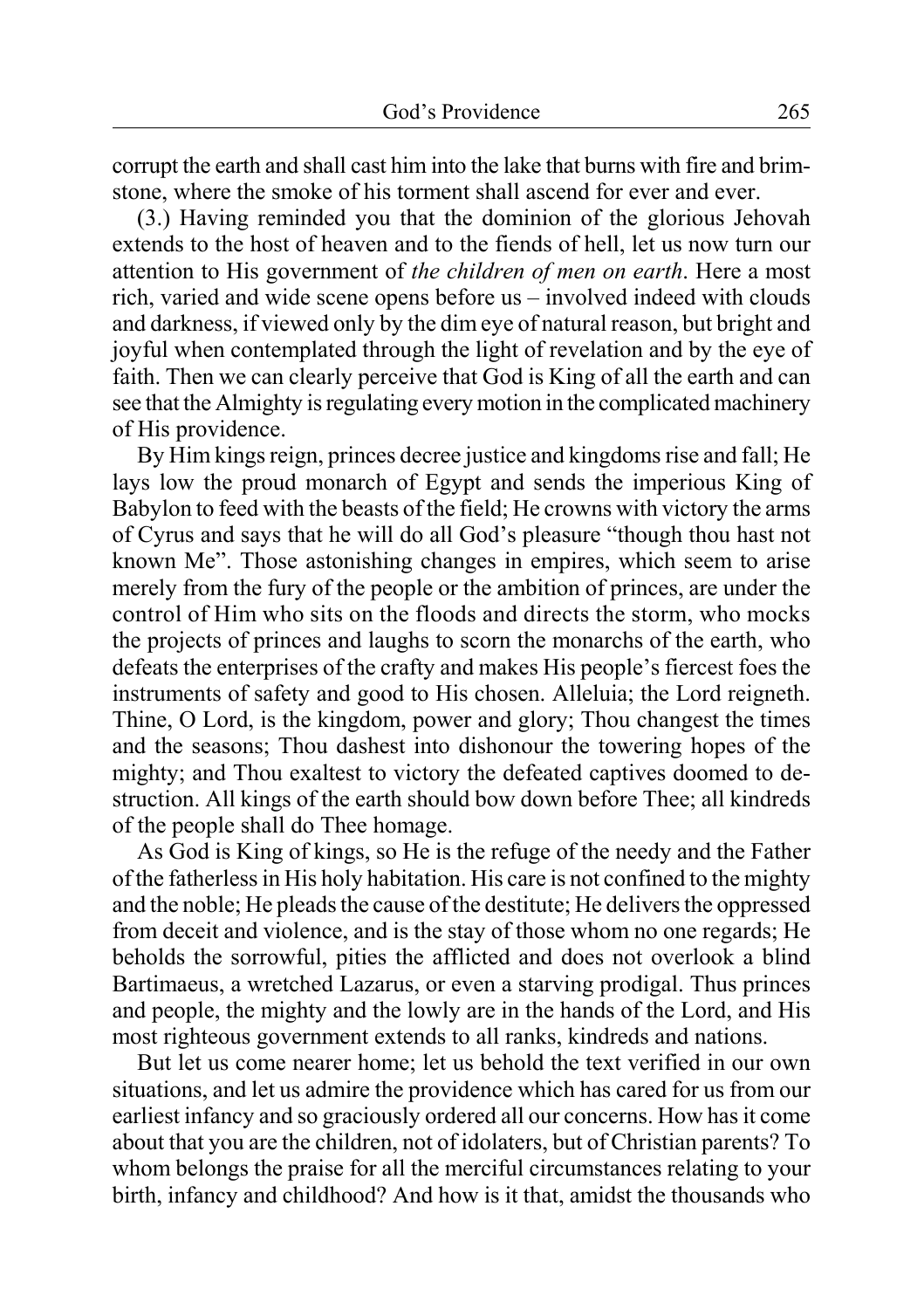die in their early years, you have been spared in the land of the living and have been blessed with health, food and clothing? To all such questions God's children may reply in the language of Scripture: "Thy hands have made me and fashioned me"; "By Thee have I been holden up from the womb"; "Thou art my trust from my youth"; my praise shall be ever of Thee.

But the progress of life, as well as its beginning, is from the Lord. He has nourished and brought us up as children, has made us dwell in safety and kept our life from the power of the grave; He has healed our distresses, heard our supplications and crowned us with tender mercies. Our various situations in life, our worldly calling, our success in business, our relations and home, though seemingly accidental, are ascribed in Scripture to the care, the guidance and the control of God's providence. The great Lord of all appoints our place, assigns our work and gives to all life, breath and all things. Look back on your past days; remember the way by which Jehovah has led you; and behold Him thwarting your plans, disappointing the schemes of your kindest friends, raising up unexpected benefactors, making cross occurrences productive of much benefit, and making encounters that seemed accidental to be the origin of important events in life.

But here let me particularly remind you that in His all-governing providence, He has specially regarded your spiritual interests. To Him you owe those distinguished religious privileges with which you are favoured and those precious means of grace to which you have free access. To Him also you owe pious parents, who train up their children in the nurture and admonition of the Lord, and faithful pastors who warn their hearers to flee from God's wrath, and those who may kindly beseech you to shun the path in which destroyers go. To Him we owe the living oracles of truth, the peaceful sanctuary, the reviving sacrament of the Supper, the liberty of prayer and the communion of saints.

He has not dealt thus with everyone; it therefore becomes you to adopt the language of the text, ascribing grateful hosannas to the Lord God omnipotent, to whom you are so much indebted. And God's children ought to say, from a sincere heart: Here we raise our Ebenezer, for hitherto the Lord has helped us and He has done all things well. You may thankfully adopt this acknowledgment, not only for the evident mercies already mentioned, but also for the adverse circumstances you have experienced. Your afflictions do not spring from the dust, nor come by chance; they were sent in mercy and wisely timed to humble and to try you – to chastise your offences and reclaim your wandering steps, to reveal and remove your secret corruptions, to test and improve your spiritual graces, to increase your faith, and to exercise your submission and patience.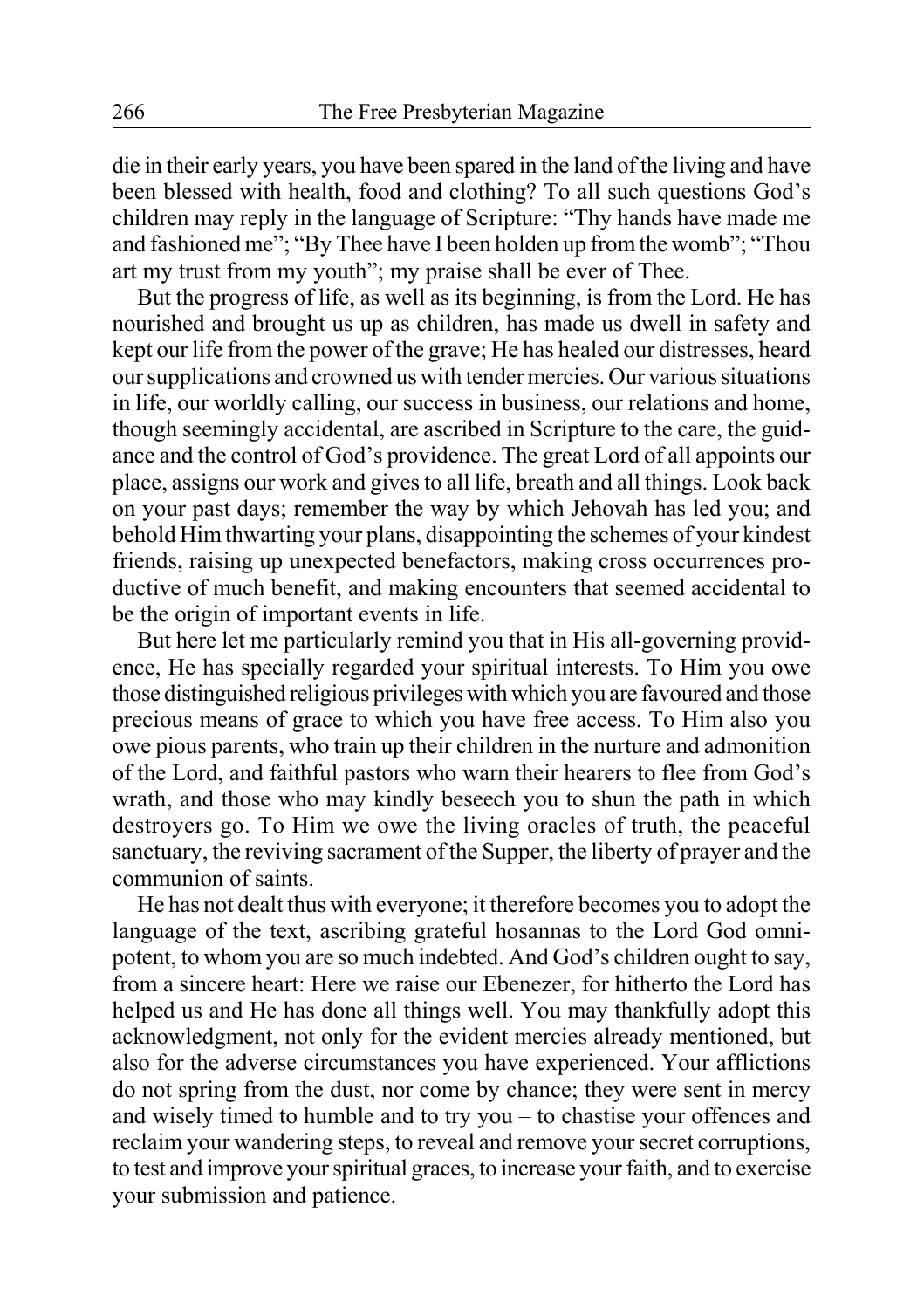# **Revivals1 2. In the Early Christian Church**

### *James Buchanan*

 $A$  midst the general defection of the Jewish Church and nation, there were<br>Some hidden ones who cherished a sincere piety and waited for the hope and consolation of Israel. They were revived and refreshed by the ministry of John the Baptist, and still more by the manifestation of the Son of God. Careless sinners were converted and, although it might have seemed that the work was suspended by the crucifixion of the Lord of glory, that event only prepared the way for a more remarkable outpouring of the Spirit of God and a more general awakening among the nations. Jews and Gentiles – people of all nations and of various languages – were suddenly arrested, convinced, converted and became Christian missionaries to spread the glorious gospel over the whole world.

No sooner had the Spirit of God descended in His miraculous gifts on the Apostles than He descended also in His saving grace on their hearers – so that, on the Day of Pentecost, 3000 souls were converted by a single sermon. Let those who doubt the power of God's Word and Spirit, or are conscious of a latent distrust of any remarkable, sudden work of conversion, consider that case recorded in the Word of God. Let them listen to the Prophet's question, "O thou that art named the house of Jacob, is the Spirit of the Lord straitened?" "The Lord's hand is not shortened, that it cannot save; neither His ear heavy, that it cannot hear."

Nor is the great work of conversion on the Day of Pentecost a solitary instance in the New Testament. Great multitudes believed in other places – "the Lord added to the Church daily such as should be saved". And in Athens, Rome, Corinth and Galatia; in Asia, Cappadocia and Bithynia; in places the most primitive and the most refined, the preaching of the Apostles was mighty through God and was felt to be the power of God and the wisdom of God unto salvation. Follow one of the Apostles through the various scenes of his labours; trace his course on the deep and his journeys by land. Suppose yourself a companion of Paul, a witness of the scenes he saw, of the converts he gathered, and the churches which he founded and which long existed as memorials of his successful labours. Could you then doubt that the preaching of the gospel, accompanied by the power of the Spirit, is sufficient to revolutionise the world, to overturn the kingdom of darkness, and to erect on its 1 Taken with editing, from the "Illustrative Cases of Conversion" in *The Office and Work of the Holy Spirit*. It is based on Acts 2:17,18. The first article, last month, summarised the Old Testament teaching on revival.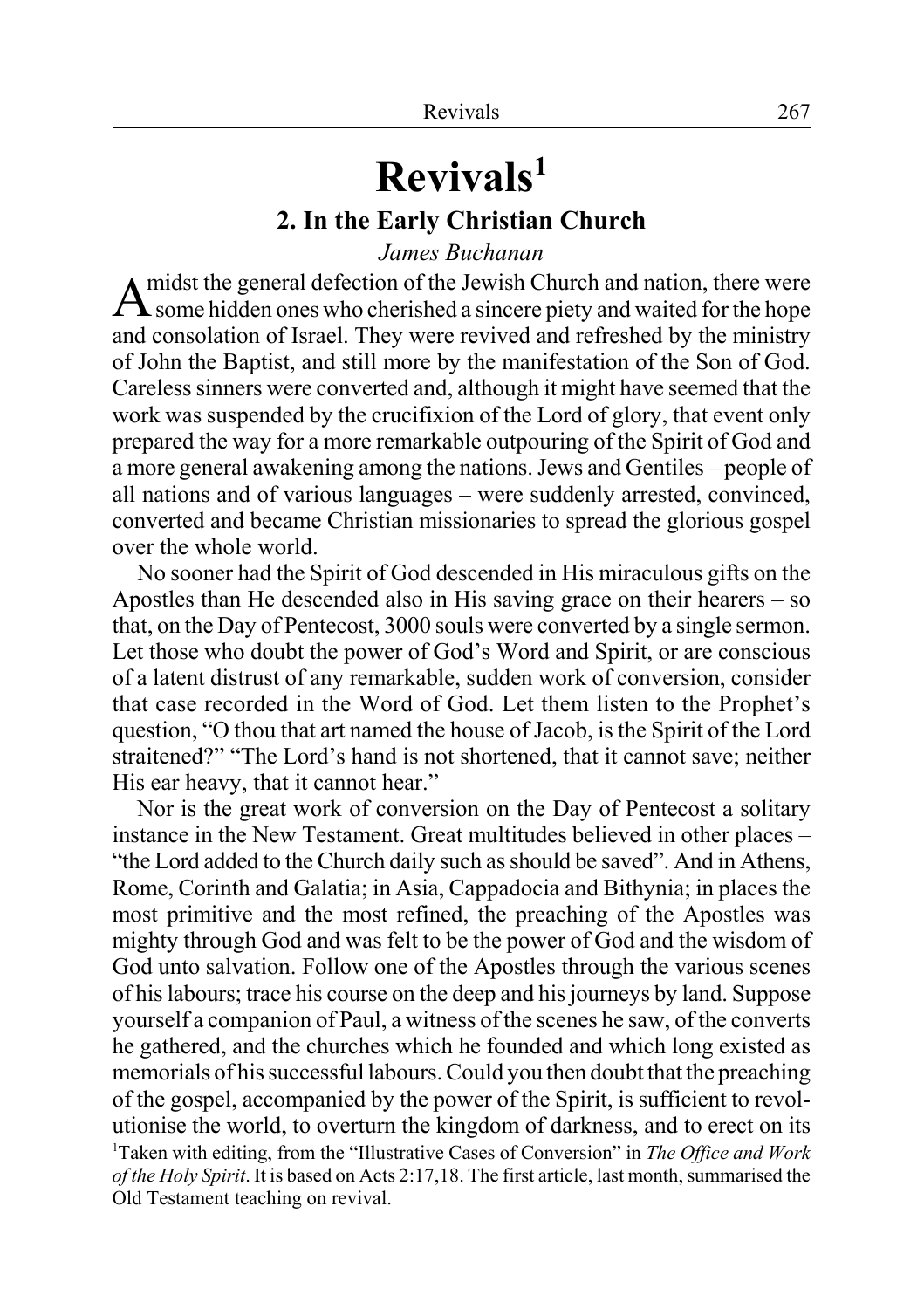ruins the kingdom of God, which consists in righteousness and peace and joy in the Holy Ghost?

While such was the experience of the Church of God, both under the Old and the New Testament dispensations, we must now inquire how far we are entitled to expect the same, or similar, results from the preaching of the gospel in modern times. We are far removed from the age of miracles and are left to depend, for means, on the mere preaching of the Word. It might then seem unreasonable in us, if not presumptuous, to anticipate any such remarkable success as attended the preaching of the Apostles on the Day of Pentecost. Yet some weighty considerations, applicable to this question, may help to abate the supposed improbability of such an expectation.

In the first place, many prophecies predict, and many promises ensure, the progressive advancement and the ultimate universality of the gospel. "Ask of Me," says the Father to His beloved Son, "and I will give Thee the heathen for Thine heritage and the uttermost parts of the earth for Thy possession." "In thee, and in thy seed," said God to Abraham, "shall all the families of the earth be blessed." "There shall be an handful of corn in the earth upon the top of the mountains; the fruit thereof shall shake like Lebanon: and they of the city shall flourish like grass of the earth. His name shall endure for ever: His name shall be continued as long as the sun: and men shall be blessed in Him: all nations shall call Him blessed." "The earth shall be filled with the knowledge of the Lord, as the waters cover the sea." "For I would not, brethren, that ye should be ignorant of this mystery, lest ye should be wise in your own conceits; that blindness in part is happened to Israel, until the fulness of the Gentiles be come in. And so all Israel shall be saved; as it is written, There shall come out of Zion the Deliverer, and shall turn away ungodliness from Jacob."

These passages, which declare the progressive advancement and ensure the ultimate universality of the gospel, imply that the work of conversion is to be carried on in the Church of Christ – a work which is to be accomplished instrumentally by the preaching of the gospel, applied with power to the heart and conscience by the direct operation of the Holy Ghost. Everyone who shall be saved and added to the Church must be enlightened, convinced, subdued and converted by precisely the same agency as was put forth on the Day of Pentecost. Then the gospel depended, for its converting power and its saving efficacy, on the grace of that divine Spirit who "divideth to every man severally as He will" – even when it was declared by inspired men, and accompanied with the signs of God's miraculous interposition; how much more now is the Spirit necessary when the gospel is proclaimed by men destitute of both the light of inspiration and the power of miracles?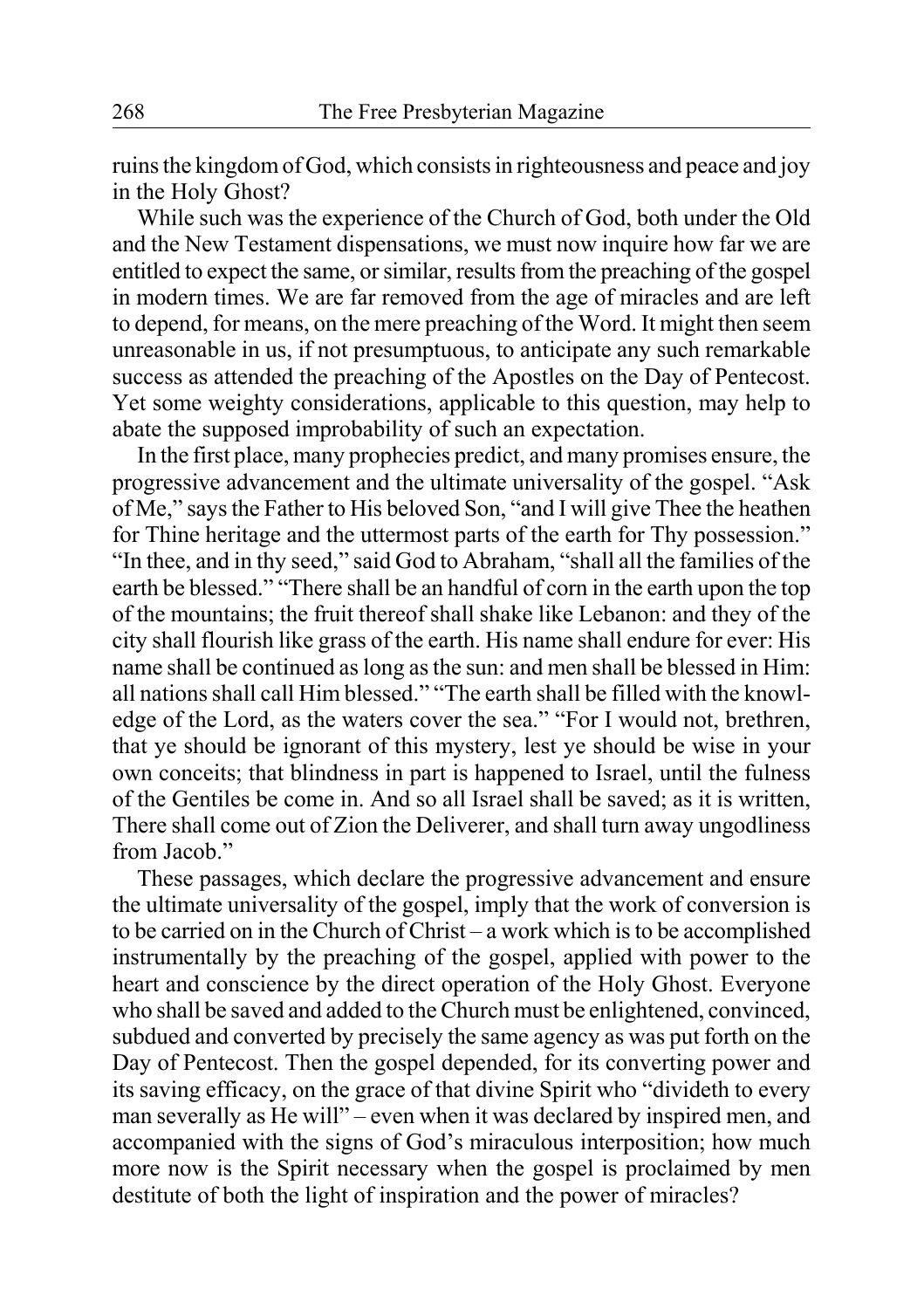Both the predictions and promises of Scripture asserted that the gracious operation of the Spirit of God was to be continued into the Christian Church, and to be effectual for the conversion of sinners and the sanctification of His people till the end of time. Many are apt to suppose, because the miraculous gifts of tongues and healing and prophecy have long since ceased in the Christian Church, that the agency of the Spirit of God has been discontinued. They forget that what is really the most valuable part of the Spirit's work is permanent and will be carried on till the end of time. The work of conversion, by which sinners are turned from darkness to light, and the work of sanctification, by which they are gradually prepared for glory, are as much the fruit of the Spirit as was the inspiration of the Apostles. And these must be continued until the whole company of the redeemed shall be gathered in from among all peoples and tongues and nations.

So far from having discontinued His gracious agency, the Spirit of God is at work in every congregation and in every soul that is deriving spiritual benefit from His Word. We live in these latter times under a dispensation which is emphatically "the ministration of the Spirit". Before the miraculous gifts of the Spirit were bestowed on the Day of Pentecost, His agency as the Sanctifier of God's people was felt in the Church, and acknowledged by the writers of the Old Testament. And surely, if He was known in His enlightening and sanctifying influence by the Old Testament Church, we must conclude that the Church cannot be deprived of His gracious presence under a new and better dispensation, especially when we find that one of the greatest blessings promised to the Church in later times was an outpouring of the Holy Spirit.

Referring to New Testament times, Isaiah says, "The palaces shall be forsaken . . . until the Spirit be poured out upon us from on high". And Joel says, "I will pour out My Spirit upon all flesh" – which is expressly applied to the New Testament Church in the Acts of the Apostles. Accordingly all the Epistles refer to the ordinary gracious work of the Spirit as a matter of experience for every true believer, even those who had no miraculous gifts. Their prayer for all believers was that "the communion of the Holy Ghost", not less than "the grace of the Lord Jesus Christ and the love of God", should be with them all.

Indeed it is solemnly declared that everyone that will be converted till the end of time must be converted by the Spirit – that every soul that will be born again must be born of the Spirit. To say that the gracious operations of the Spirit of God have ceased in the Christian Church is virtually to declare that the work of conversion is finished, that the gate of heaven is now closed, that not one soul can now be added to the Church of such as shall be saved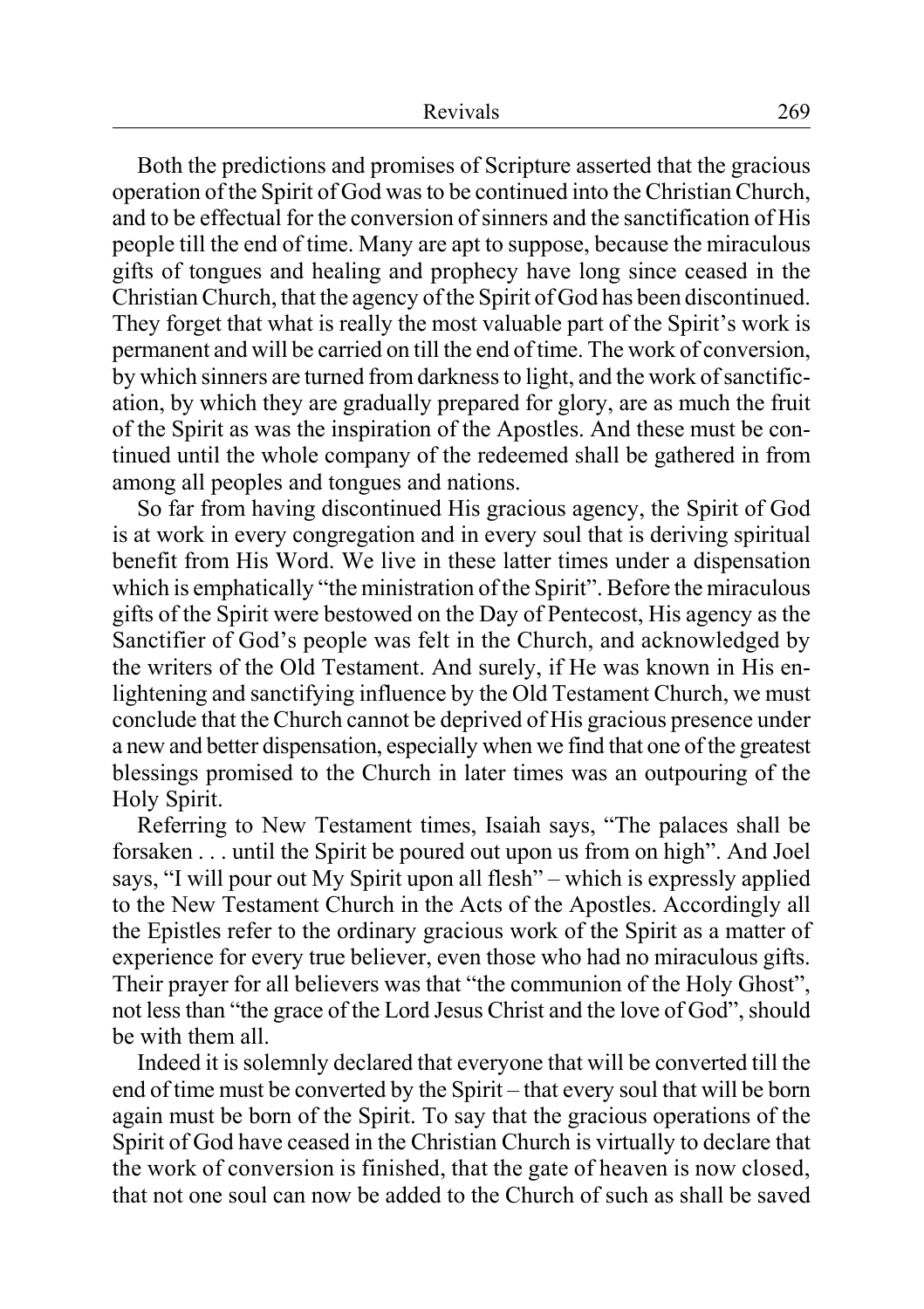– for it is clear that "except a man be born again, he cannot see the kingdom of God". And it is equally clear that if he is born again, he must be "born of the Spirit".

Thus the renewing and sanctifying agency of the Spirit of God has not ceased in the Christian Church; nor will it ever cease until the last convert has been won – the last penitent restored. The continued agency of the Spirit of God in the Church, under the present dispensation, which is emphatically called "the ministration of the Spirit", is a doctrine which teaches us to expect great results from the faithful preaching of the gospel. It is, in fact, the sheet anchor of the gospel ministry – their one encouragement to persevere in the otherwise-hopeless effort to evangelise and regenerate the world.

# **Biblical Fellowship1**

### **4. The Believer's Fellowship with the Holy Spirit**

### *Rev J R Tallach*

 $\blacktriangleright$  the basis for our fellowship with the Holy Ghost is His mission as comfort-**L** er. At the time of the discourse recorded in John 16, the immediate and longer-term outlook for Christ's disciples was bleak. Christ their friend, master and rabbi was going to leave them in circumstances which could not but produce sorrow and perplexity. The Lord also said they would meet similar hatred from the world as He had met. Indeed the magistrates of the land would consider that they were doing God's service in putting the disciples to death. They would do this with vigour and in ignorance because, Christ said, "they have not known the Father, nor Me" (Jn 16:3).

It was not necessary that these doleful predictions be made prior to the time when the Saviour was about to depart since He Himself had been with them. He had been there, for instance, to comfort them when John the Baptist was beheaded and the disciples "went and told Jesus" (Mt 14:12). He had been there to instruct them personally in the spiritual meaning of the parables (Lk 8:10). "Unto you it is given to know the mysteries of the kingdom of God". Now He was speaking of leaving them: "It is expedient for you that I go away: for if I go not away, the Comforter will not come unto you; but if I depart, I will send Him unto you" (Jn 16:7). Christ here revealed to His disciples in the most emphatic terms the foundation for the revelation concerning the Spirit.

The Greek word translated *Comforter* here might also be translated *Ad-* <sup>1</sup>The previous part of this Theological Conference paper appeared last month. It dealt with the believer's fellowship with Christ as Mediator.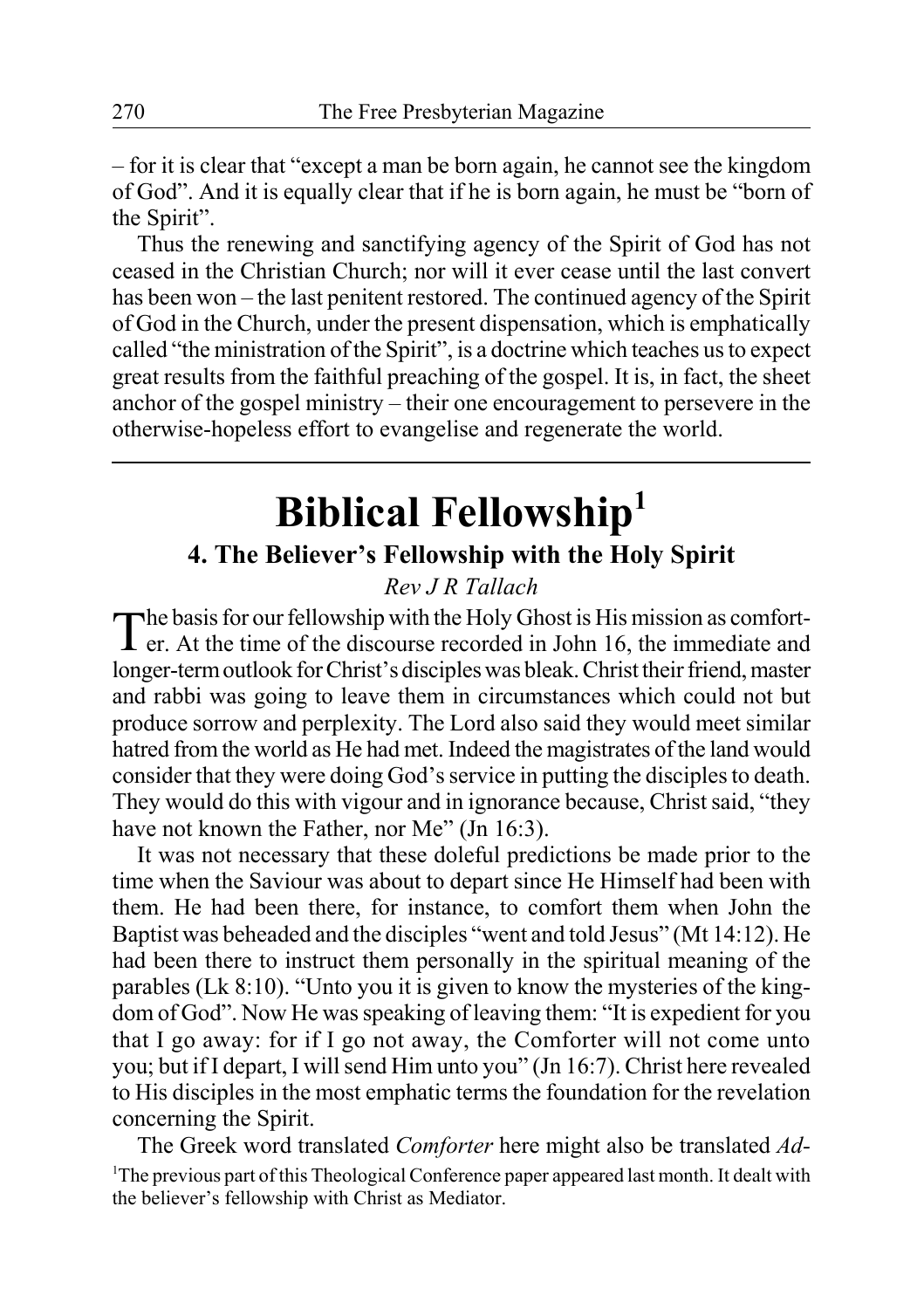*vocate* but the word *Comforter* seems more appropriate in the context of the sorrow of the disciples. "Sorrow hath filled your heart", He said, but He would send them "the Comforter" – that is, "the Spirit of truth" (Jn 16:6,7). The mystery of the sending of the Spirit was revealed in the Lord's promises concerning His coming. John 14:16 speaks of Jesus praying to the Father, and the Spirit is the One whom the Father would send in Jesus' name (14:26). Again Jesus says of Him: "Whom I will send unto you from the Father" (15:26) and again absolutely, "I will send Him" (16:7). The Spirit is promised (1) for the conversion and sanctification of the elect; and (2) for the consolation of believers.

The Spirit proceeds from the Father as the fountain. The Spirit also proceeds from the Son and this proceeding forms the first and primary basis for our fellowship with the Spirit. Jesus says, "When the Comforter is come, whom I will send unto you from the Father, even the Spirit of truth, which proceedeth from the Father, He shall testify of Me" (Jn 15:26).

The fact of the proceeding forth by the Spirit from Father and Son, in the external work of God, demonstrates and illustrates the Spirit's relationships within the Godhead. The Spirit is a willing free agent. He came forth and of His own accord proceeds. As the Son does the work of a Redeemer, so the Spirit willingly proceeds from the Father and the Son.

First there is the purpose of the Father's *love* as the fountain of all, then the Son asking (Jn 14:16) which embraces His purchase and His merit, and there follows the willing proceeding of the Spirit. This bestowal from this fountain is first a free gift as in John 14:16: "He shall give you another Comforter". The Spirit, who is received through the gospel, not the law, is of mere grace and all His works are "free gifts". He is also to be received as a free gift, and this is what faith does.

The Spirit comes with authority as One sent by the Father and the Son. This does not argue any inferiority in the Spirit, but only that the Spirit graciously accepts the work of a "delegate" in the salvation of the sinner. This view of the authority by which the Spirit comes to us casts light on some areas of gospel teaching.

(1) *The sin against the Holy Ghost*. If the Spirit comes with the authority of the Father and Son, then refusing Him is a refusal of the authority of the Trinity. We are then to pray to the Father and the Son for the Spirit. "How much more shall your heavenly Father give the Holy Spirit to them that ask Him?" (Lk 11:13). We are also not to grieve the Spirit (Eph 4:30), because He comes with the name, with the love and with the grace of the whole Trinity – He is sent with authority.

The Spirit is said to be poured or shed on us (Tts 3:6). This was the main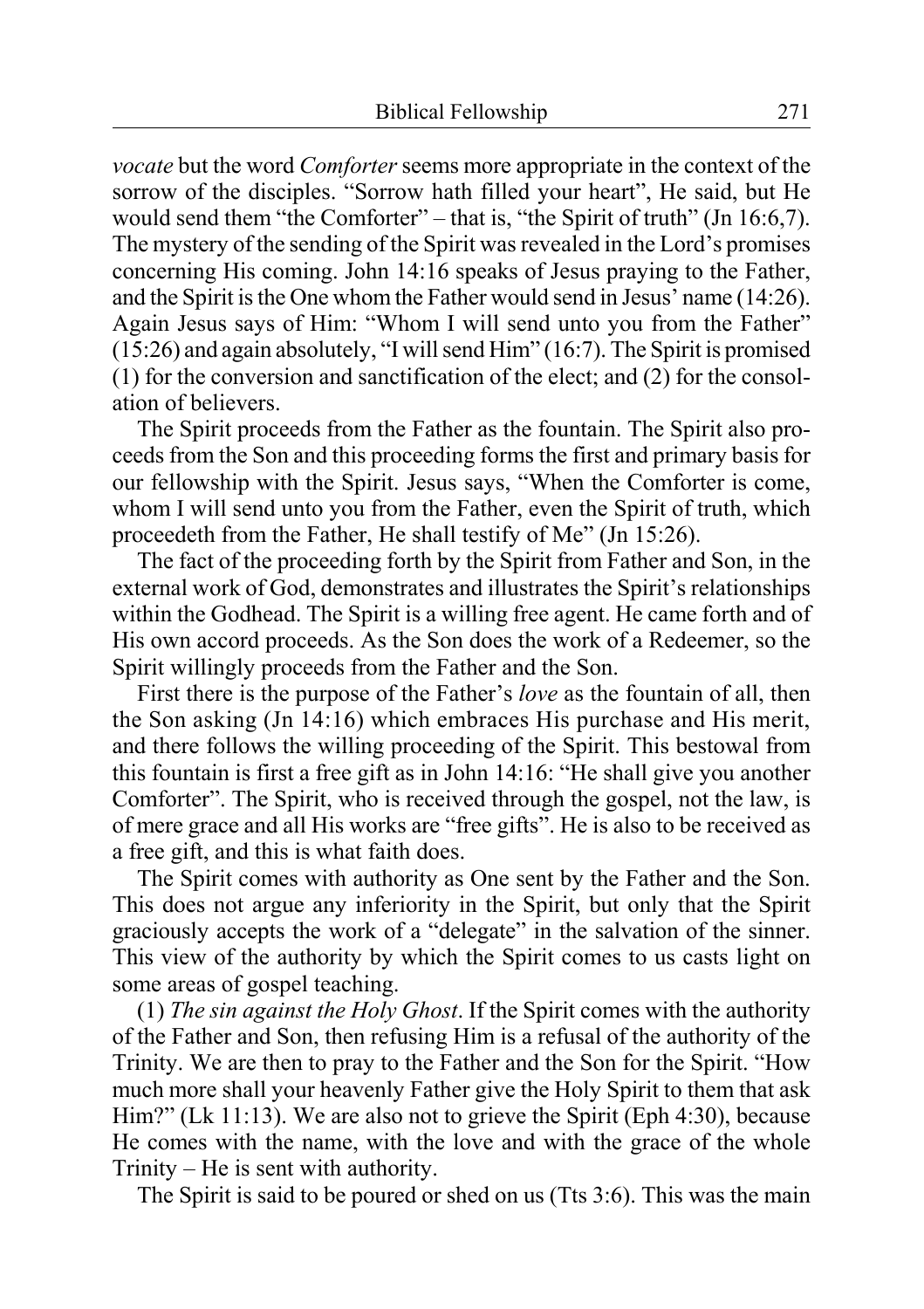term used in the Old Testament. "Until the Spirit be *poured* upon us from on high, and the wilderness be a fruitful field, and the fruitful field be counted for a forest" (Is 32:15). The figure is of water poured out on dry land. "And I will *pour* upon the house of David, and upon the inhabitants of Jerusalem, the Spirit of grace and of supplications" (Zec 12:10). Thus the covenant of grace is free; the Spirit is *given*. When we grieve the Spirit, we turn our back on the covenant of grace.

(2) *The covenant is ordered and sure* as it comes from the love of the Father and the procurement of the Son – the purchase of His blood. The receiving of the Spirit as the Spirit of sanctification is a passive act like a vessel receiving the water poured into it. Like the wind blowing over the dry bones in Ezekiel's vision, He makes them live. As the Spirit of consolation, however, it is different. In this sense the world cannot receive the Spirit, "because it seeth Him not, neither knoweth Him: but ye know Him: for He dwelleth with you, and shall be in you" (Jn 14:17). The world cannot receive the Spirit of consolation, but the believer has that power. This is the power of faith. "But this spake He of the Spirit, which they that believe on Him should receive" (Jn 7:39).

Owen describes three special acts of faith in receiving the Spirit: (1) The Spirit is described as the "Spirit of promise": "Ye were sealed with that Holy Spirit of promise" (Eph 1:13). Faith receives the Spirit as the One promised in the Word. (2) By prayer, faith receives the Spirit as the Spirit of supplication. Owen sees this as the chiefest work of faith in this world. "How much more shall your heavenly Father give the Holy Spirit to them that ask Him?" (Lk 11:13). (3) Faith attends to the actings of the Spirit and improves on them according to His mind and will.<sup>2</sup>

The manner of working in us by the Spirit is variously described. He works effectually, dividing to every man "after the counsel of His own will" (Eph 1:11). The same Spirit distributes to everyone "as He will", giving one degree to one, and another degree to another (1 Cor 12:11). Thus the saints are kept constantly dependent on Him. He gives when and what He desires. This action of the Spirit does not inhibit the liberty and actions of the Father and the Son. This is because the will of each Person of the Godhead is the same – the one counsel of all, and each acting freely.

The work of the Spirit is to glorify Christ. "He shall glorify Me, for He shall receive of Mine, and shall show it unto you" (Jn 16:14). What the Spirit will take is the "all things" given to the Father by Christ; that is, all the fruits of election provided in the blood of the Son. These are committed to the Spirit for Him to dispose of for the good of His people. He shows them 2 See John Owen, *Works*, Edinburgh, 1851, vol 2, pp 232-3.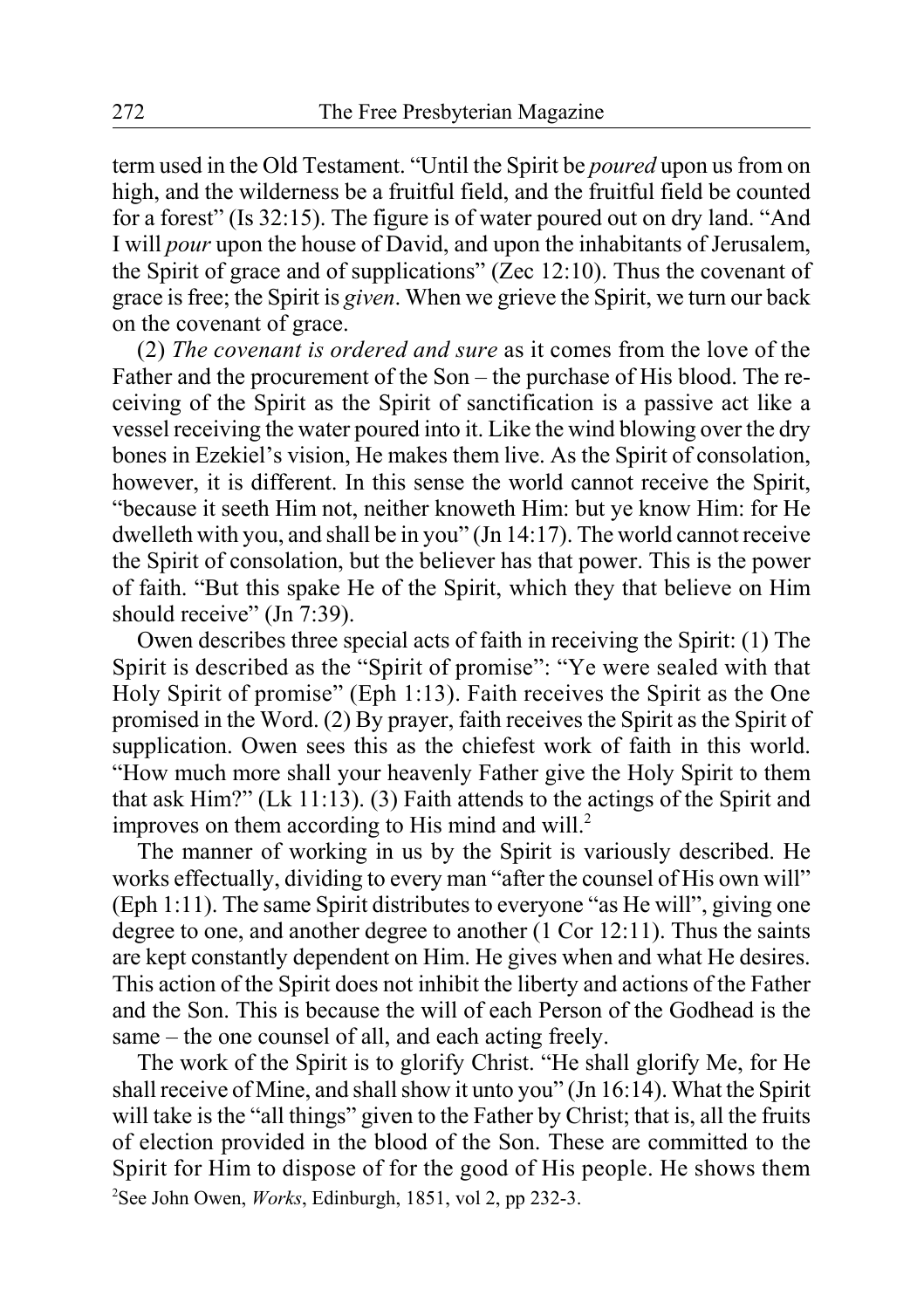the mercy, grace and forgiveness which the Father has provided and the Son purchased.

Again the Spirit sheds abroad the love of God in our hearts (Rom 5:5). He gives a comforting persuasion that God loves the sinner and has kind thoughts towards him. Owen says, "What we have of heaven in the world lies herein".

The Spirit affirms that believers belong to the family of God. "The Spirit Itself beareth witness with our spirit that we are the children of God" (Rom 8:16). Though they are by nature the children of wrath, they receive the Spirit of the Father and become the children of the Father. The setting is a courtroom where the Judge hears the claim from the litigant that he is one of God's children. Those opposed bring many evidences that he is not what he claims to be, but at last one of proven righteousness gives evidence on the side of the person before the court and establishes the claim. So Satan and the world oppose the very standing of the child of God, just as Satan and those at the crucifixion of Christ raised this calumny against Christ's sonship: "If Thou be the Son of God" (Mt 4:3,27:43). But the Spirit enters and persuades the heart by a word of promise that the plea is well based.

Owen refers to the sealing of the Spirit in Eph 1:13: "Ye were sealed with that holy Spirit of promise". While he confesses, "I am not very clear in the peculiar intendment of this matter", he does say that there is an effectual communication of the image of God to the soul so as to be an evidence to the soul that it is accepted of God.

The Spirit is given into believers' hearts as an earnest: God has "given the earnest of the Spirit in our hearts", says Paul (2 Cor 1:22). The Spirit Himself, personally considered, is the earnest. An earnest is a part of the whole given by God and is a confirmation of the promise made at the time of the transaction. The delivery of the remainder is thus guaranteed. The Spirit has several ways of operating in us and by us. Stirring up grace and giving new supplies of grace from Christ Jesus both tend to greater obedience and closer walking with God. All such blessings are to be seen as coming from Him in an especial manner.

The Spirit's work is to be seen in and by the Word of God. Stephen charges the Jews with "always resisting the Holy Ghost" (Acts 7:51,52). How did they do this? They slew the Lord's prophets – that is, they resisted God's Word. The Jews "were not able to resist the wisdom and the spirit by which he spake" (Acts 6:10). Our submission to the Word is a submitting to the Holy Ghost, and our resistance to the Word is a resisting of the Holy Ghost.

The chief end of the gospel is to restore man to holiness, and thus to make him happy. *Archibald Alexander*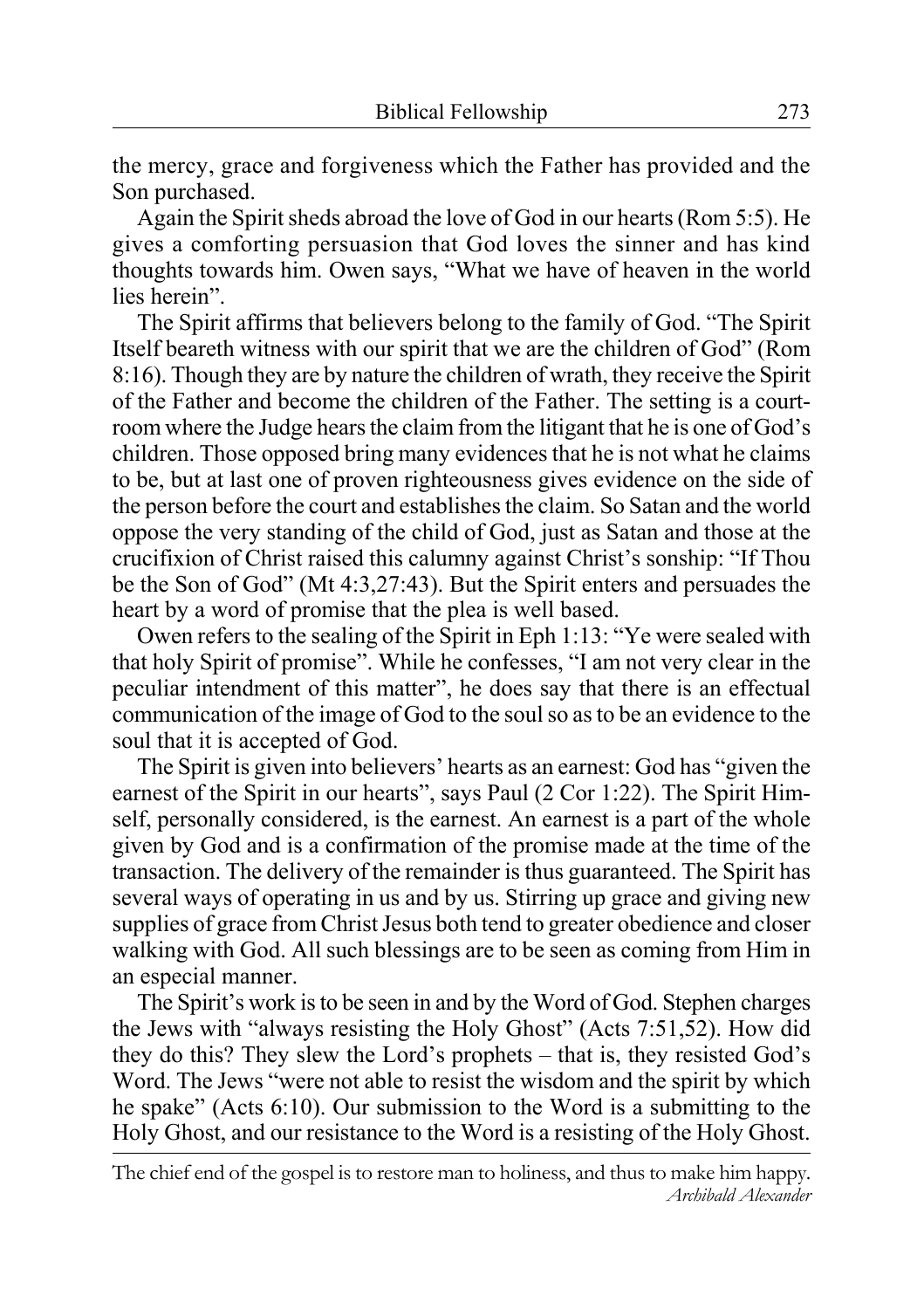# Growth in Grace<sup>1</sup>

### **1. There Is Such a Thing as Growth in Grace**

*J C Ryle*

2 Peter 3:18. *Grow in grace, and in the knowledge of our Lord and Saviour Jesus Christ*.

 $\blacksquare$  the subject of the text is one which I dare not omit in this volume about **T** holiness. It is one that ought to be deeply interesting to every true Christian. It naturally raises the questions, Do we grow in grace? Do we make progress in our religion?

To a mere formal Christian I cannot expect the inquiry to seem worth attention. The man who has nothing more than a kind of Sabbath religion – whose Christianity is like his Sabbath clothes, put on once a week and then laid aside – cannot be expected to care about growth in grace. He knows nothing about such matters. "They are foolishness unto him" (1 Cor 2:14). But to everyone who is in downright earnest about his soul and hungers and thirsts after spiritual life, the question ought to come home with searching power. Do we make progress in our religion? Do we grow?

The question is one that is always useful, but especially so at certain seasons. A Saturday night, a Communion Sabbath, the return of a birthday, the end of a year – all these are times that ought to set us thinking and make us look within. Time is flying fast. Life is fast ebbing away. The hour is daily drawing nearer when the reality of our Christianity will be tested, and it will be seen whether we have built on the rock or on the sand. Surely it becomes us to examine ourselves from time to time and take account of our souls. Do we make progress in spiritual things? Do we grow?

The question is one that is of special importance in the present day. Crude and strange opinions are floating in people's minds on some points of doctrine and, among others, on the point of growth in grace as an essential part of true holiness. By some it is totally denied. By others it is explained away and pared down to nothing. By thousands it is misunderstood and consequently neglected. In a day like this it is useful to look fairly in the face the whole subject of Christian growth.

In considering this subject there are three things which I wish to establish: (1.) The reality of religious growth; there is such a thing as growth in grace. (2.) The marks of religious growth; there are marks by which growth in grace may be known. (3.) The means of religious growth; there are means that must be used by those who desire growth in grace.

<sup>1</sup>The first section of a chapter, with editing, from Ryle's volume, *Holiness*. A review of this book is scheduled to appear next month, describing it as "excellent".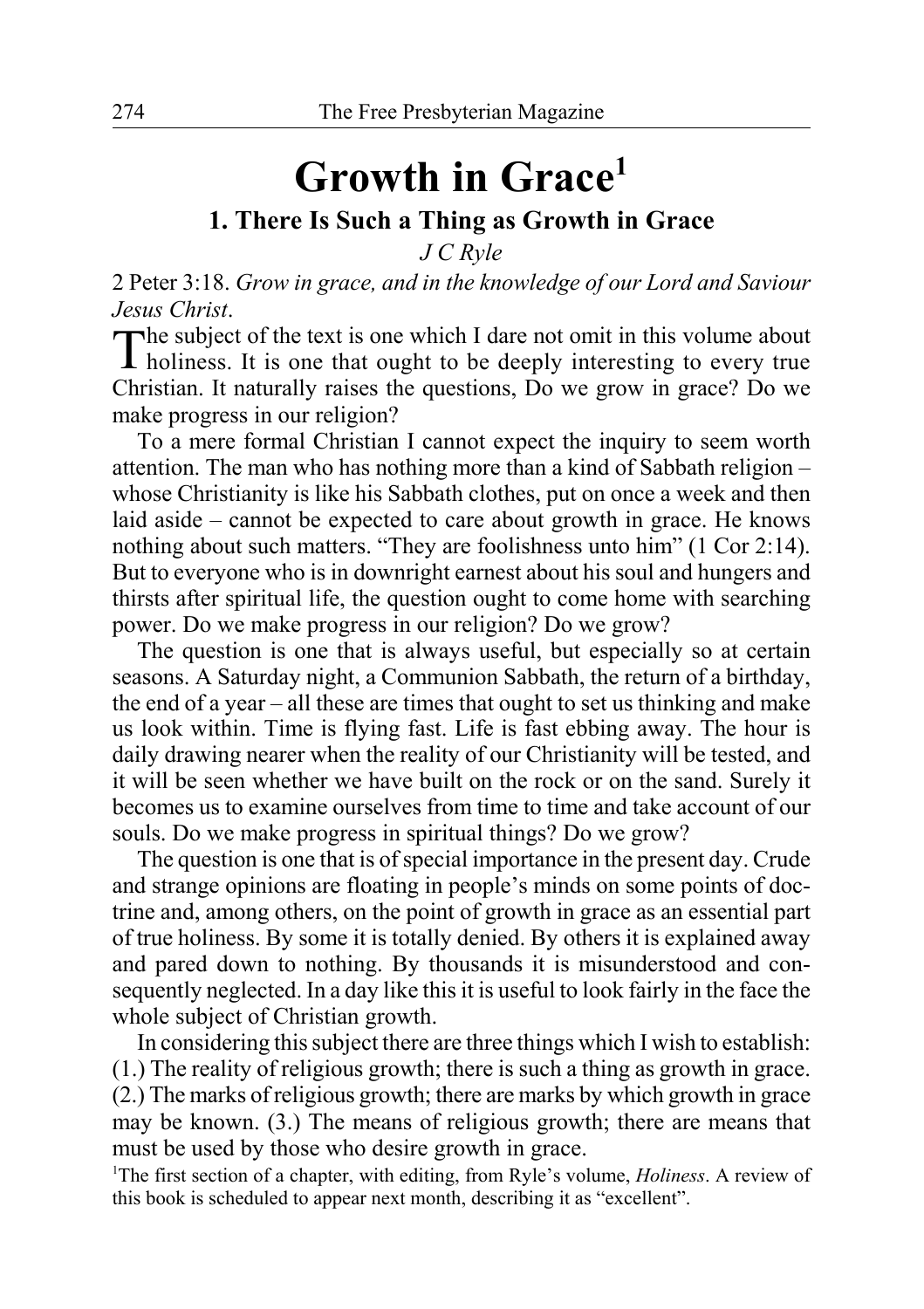I do not know who you are, but I am not ashamed to ask for your best attention. Believe me, the subject is no mere matter of speculation and controversy. It is eminently a practical subject, if any is in religion. It is intimately and inseparably connected with the whole question of sanctification. It is a leading mark of true saints that they grow. The spiritual health and prosperity, the spiritual happiness and comfort of every true-hearted and holy Christian are intimately connected with the subject of spiritual growth.

**1. There is such a thing as growth in grace**. That any Christian should deny this proposition is at first sight a strange and melancholy thing. But it is fair to remember that man's understanding is fallen no less than his will. Disagreements about doctrines may be nothing more than disagreements about the meaning of words. I try to hope that it is so in the present case. I try to believe that when I speak of growth in grace and maintain it, I mean one thing, while my brethren who deny it mean quite another. Let me therefore clear the way by explaining what I mean.

When I speak of growth in grace, I do not for a moment mean that a believer can grow in safety, acceptance with God or security. I do not mean that he can ever be more justified, more pardoned, more forgiven, more at peace with God than he is the first moment he believes. I hold firmly that the justification of a believer is a finished, perfect and complete work, and that the weakest saint is as completely justified as the strongest, though he may not know and feel it. I hold firmly that our election, calling and standing in Christ admit of no degrees, increase or decrease. If anyone dreams that by growth in grace I mean growth in justification, he is utterly wide of the mark and utterly mistaken about the point I am considering. I would go to the stake, God helping me, for the glorious truth that, in the matter of justification before God, every believer is "complete in Christ" (Col 2:10). Nothing can be added to his justification from the moment he believes and nothing can be taken away.

When I speak of growth in grace I only mean increase in the degree, size, strength, vigour and power of the graces which the Holy Spirit plants in a believer's heart. I hold that every one of those graces admits of progress and increase. I hold that repentance, faith, hope, love, humility, zeal, courage and the like may be little or great, strong or weak, vigorous or feeble, and may vary greatly in the same person at different periods of his life. When I speak of a man growing in grace, I mean simply: his sense of sin is becoming deeper, his faith stronger, his hope brighter, his love more extensive, his spiritual-mindedness more marked. He feels more of the power of godliness in his heart. He manifests more of it in his life. He is going on from strength to strength, from faith to faith, and from grace to grace. I leave it to others to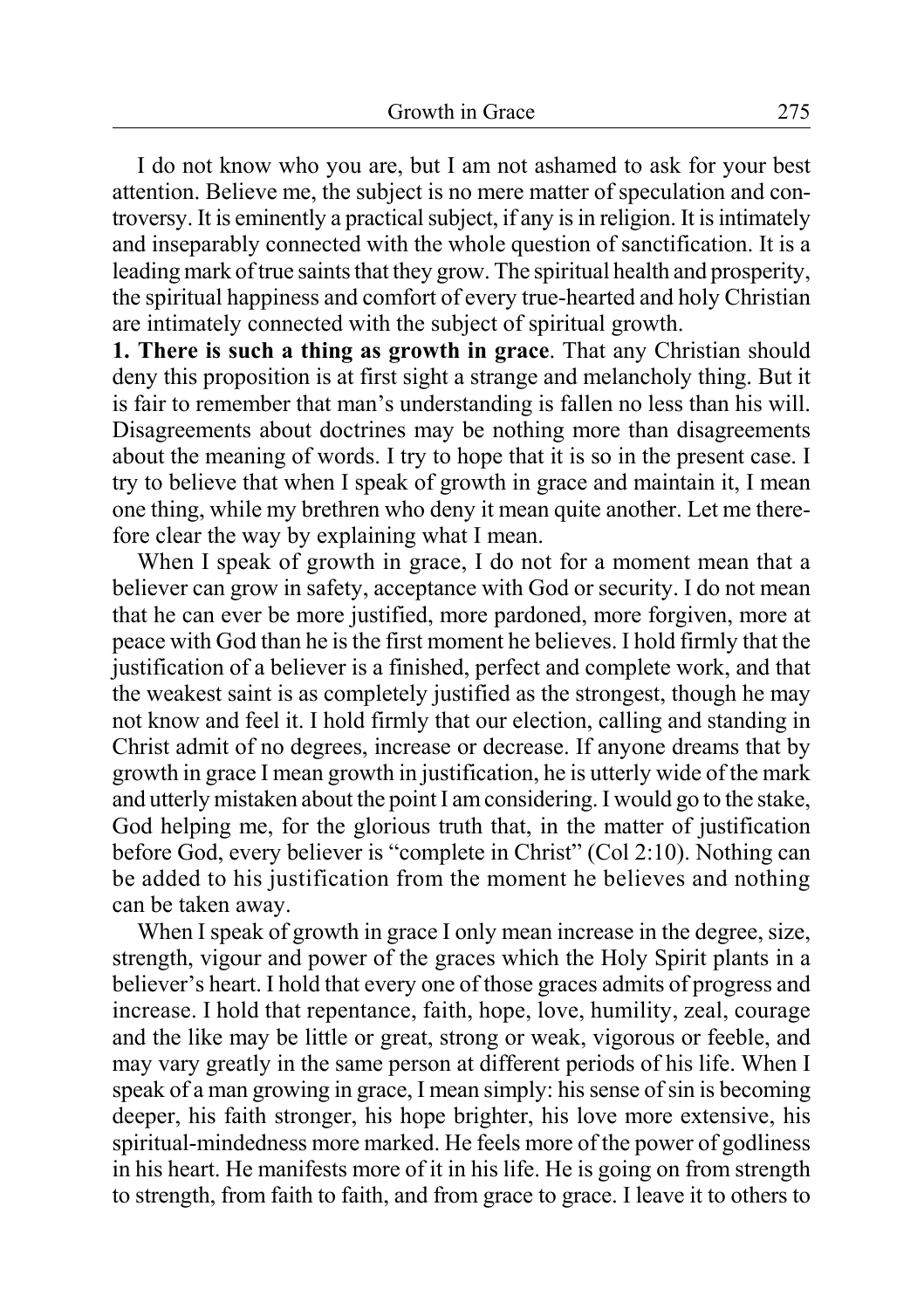describe such a man's condition by any words they please. For myself, I think the truest and best account of him is this: he is growing in grace.

One principal ground on which I build this doctrine of growth in grace is the plain language of Scripture. If words in the Bible mean anything, there is such a thing as growth, and believers ought to be exhorted to grow. What does Paul say? "Your faith groweth exceedingly" (2 Th 1:3). "We beseech you that ye increase more and more" (1 Th 4:10). "Increasing in the knowledge of God" (Col 1:10). "Having hope, when your faith is increased" (2 Cor 10: 15). "The Lord make you to increase in love" (1 Th 3:12). "That ye may grow up into Him in all things" (Eph 4:15). "I pray that your love may abound more and more" (Phil 1:9). "We beseech you . . . as ye have received of us how ye ought to walk and to please God, so ye would abound more and more" (1 Th 4:1). What does Peter say? "Desire the sincere milk of the Word, that ye may grow thereby" (1 Pet 2:2). I do not know what others think of such texts. To me they seem to establish the doctrine for which I contend, and to be incapable of any other explanation. Growth in grace is taught in the Bible. I might stop here and say no more.

The other ground, however, on which I build the doctrine of growth in grace is the ground of fact and experience. I ask any honest reader of the New Testament if he cannot see degrees of grace in the saints whose histories are recorded there, as plainly as the sun at noon. I ask him if he cannot see in the very same persons as great a difference between their faith and knowledge at one time and at another, as between the same man's strength when he is an infant and when he is a adult. I ask him if the Scripture does not distinctly recognise this in the language it uses, when it speaks of "weak" faith and "strong" faith, and of Christians as "new-born babes", "little children", "young men" and "fathers" (1 Pet 2:2, 1 Jn 2:12-14).

I ask him, above all, if his own observation of believers nowadays does not bring him to the same conclusion. What true Christian would not confess that there is as much difference between the degree of his own faith and knowledge when he was first converted, and his present attainments, as there is between a sapling and a full-grown tree? His graces are the same in principle, but they have grown. I do not know how these facts strike others; to my eyes they prove, most unanswerably, that growth in grace is real.

I feel almost ashamed to dwell so long on this part of my subject. In fact, if anyone means to say that the faith, hope, knowledge and holiness of a newly-converted person are as strong as those of an old-established believer and need no increase, it is a waste of time to argue further. No doubt they are as real but not so strong, as true but not so vigorous, as much seeds of the Spirit's planting, but not yet so fruitful. And if anyone asks how they are to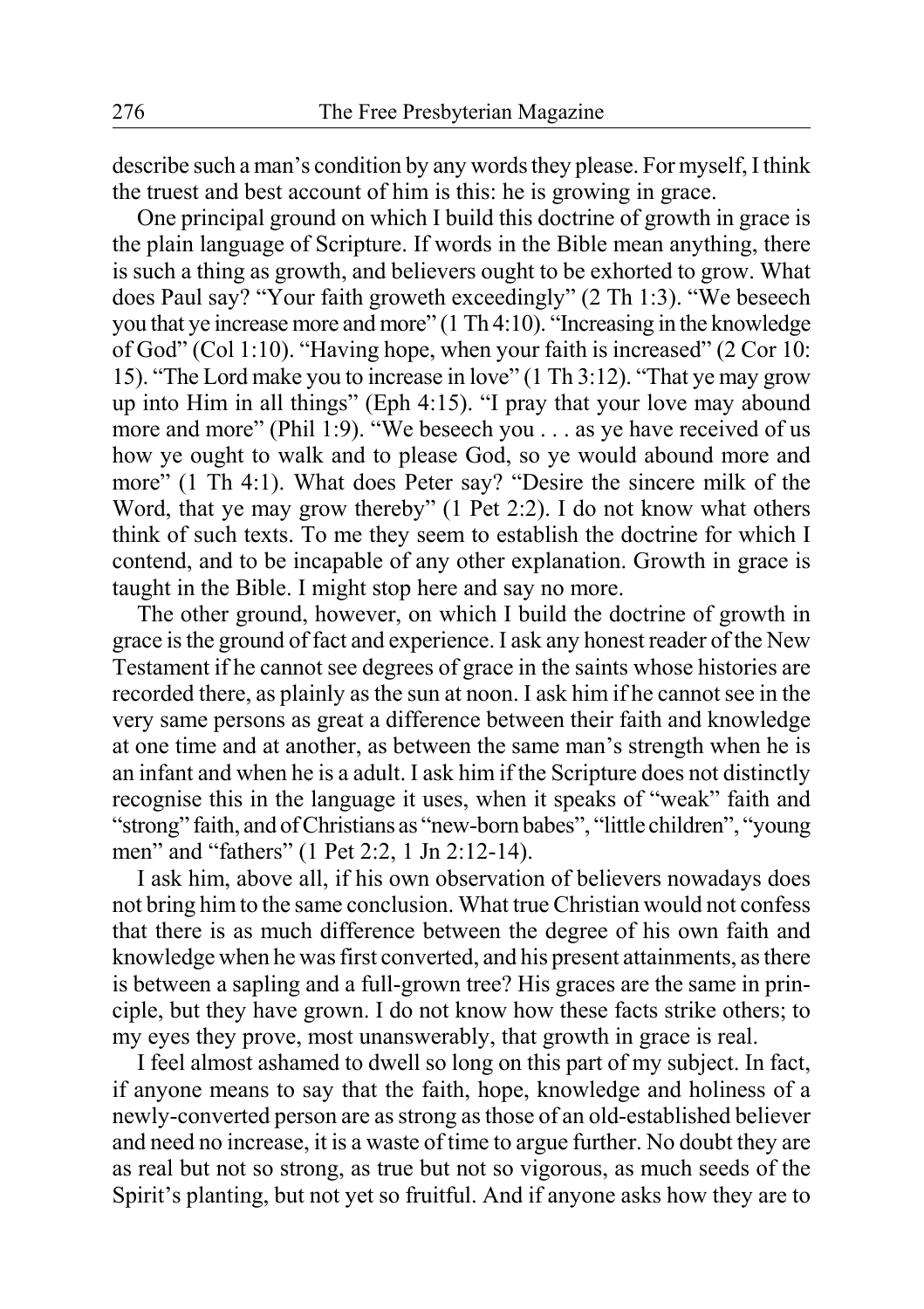become stronger, I say it must be by the same process by which all things having life increase: they must grow. This is what I mean by growth in grace.<sup>2</sup>

Let us turn away from the things I have been discussing to a more practical view of the great subject before us. I want people to look at growth in grace as a thing of infinite importance to the soul. I believe, whatever others may think, that our best interests are concerned in a right view of the question: Do we grow?

(a) Let us know then that growth in grace is the best evidence of spiritual health and prosperity. In a child or a flower or a tree, we are all aware that when there is no growth there is something wrong. Healthy life in an animal or vegetable will always show itself by progress. It is just the same with our souls. If they are progressing and doing well, they will grow.<sup>3</sup>

(b) Let us learn also that growth in grace is one way to be happy in our religion. God has wisely linked together our comfort and our increase in holiness. He has graciously made it our interest to press on and aim high in our Christianity. There is a vast difference between the amount of conscious enjoyment which one believer has in his religion compared to another. But you may be sure that ordinarily the man who feels the most "joy and peace in believing", and has the clearest witness of the Spirit in his heart, is the man who grows.

(c) Let us learn also that growth in grace is one secret of usefulness to others. Our influence on others for good depends greatly on what they see in us. The children of the world measure Christianity quite as much by their eyes as by their ears. The Christian who is always at a standstill, to all appearances the same man, with the same little faults, weaknesses, besetting sins and petty infirmities is seldom the Christian who does much good. The man who shakes and stirs minds, and sets the world thinking, is the believer who is continually improving and going forward. Men think there is life and reality when they see growth.<sup>4</sup>

2 True grace is progressive, of a spreading, growing nature. It is with grace as with light: first, there is daybreak; then it shines brighter to full noonday. The saints are not only compared to stars for their light, but to trees for their growth (Is 61:3; Hos 14:5). A good Christian is not like Hezekiah's sun that went backwards, or Joshua's that stood still, but is always advancing in holiness, and increasing with the increase of God. *Thomas Watson* <sup>3</sup>The growth of grace is the best evidence of the truth of grace. Things that do not have life will not grow. A picture will not grow. A stake in a hedge will not grow. But a plant that is alive will grow. The growing of grace shows it to be alive in the soul.*Thomas Watson* <sup>4</sup>Christian, as ever you would stir up others to exalt the God of grace, look to the exercise and improvement of your own graces. When poor servants live in a family and see the faith, love, wisdom, patience and humility of a master shining like the stars in heaven, it draws forth their hearts to bless the Lord that ever they came into such a family. When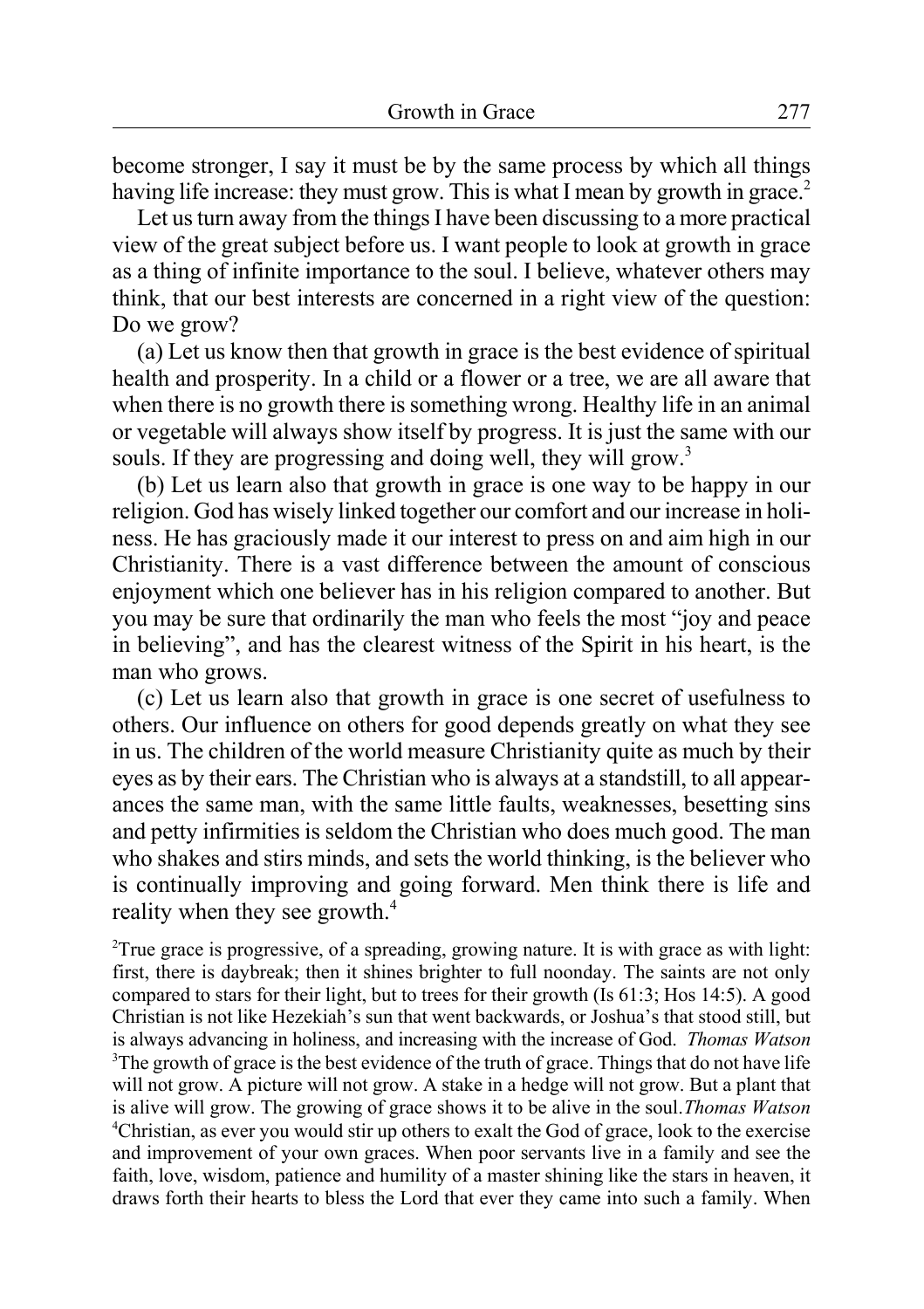(d) Let us learn also that growth in grace pleases God. It may seem wonderful that anything done by such creatures as we are can give pleasure to the Most High God. But so it is. The Scripture speaks of walking so as to "please God". It says there are sacrifices with which "God is well pleased" (1 Th 4:1, Heb 13:16). The husbandman loves to see the plants on which he has bestowed labour flourishing and bearing fruit. It cannot but grieve him to see them stunted and standing still. Now what does the Lord say? "I am the true vine, and My Father is the husbandman." "Herein is My Father glorified, that ye bear much fruit; so shall ye be My disciples" (Jn 15:1,8). The Lord takes pleasure in all His people – but specially in those that grow.

(e) Let us learn above all that growth in grace is not only possible, but something for which believers are accountable. To tell an unconverted man, dead in sins, to grow in grace would doubtless be absurd. To tell a believer, who is alive to God, to grow is only summoning him to a plain scriptural duty. He has a new principle within him, and it is a solemn duty not to quench it. Neglect of growth robs him of privileges, grieves the Spirit and makes the chariot wheels of his soul move heavily. Whose fault is it if a believer does not grow in grace? The fault, I am sure, cannot be laid on God. He delights to "give more grace"; He "hath pleasure in the prosperity of His servant" (Jas 4:6, Ps 35:27). The fault is our own. We ourselves are to blame, and no one else, if we do not grow.

# **John Love's Early Years1**

### **2. Education**

*Roy Middleton*

**School and University.** It was evident to his parents whilst he was still a child that John Love "was a boy of very superior natural abilities. Before he was five years of age he had acquired the art of reading with facility" (1:9). He was educated at Paisley Grammar School and by the time he was 10

men's graces shine as Moses' face did, when their life, as one speaks of Joseph's life, is a very heaven, sparkling with virtues as so many bright stars, how much others are stirred up to glorify God and cry, "These are Christians indeed; these are an honour to their God, a crown to their Christ, and a credit to their gospel. If they were all such, we would be Christians too." *Thomas Brooks*

<sup>1</sup>This is a further section of an abridgement of a new introduction to John Love's *Memorials*, a two-volume work which is to be republished later this year, DV, by Free Presbyterian Publications. References to the *Memorials* are placed in the body of the text, with volume and page numbers in brackets. The previous section, last month, dealt with Love's childhood and the state of Presbyterianism in Paisley, his birthplace.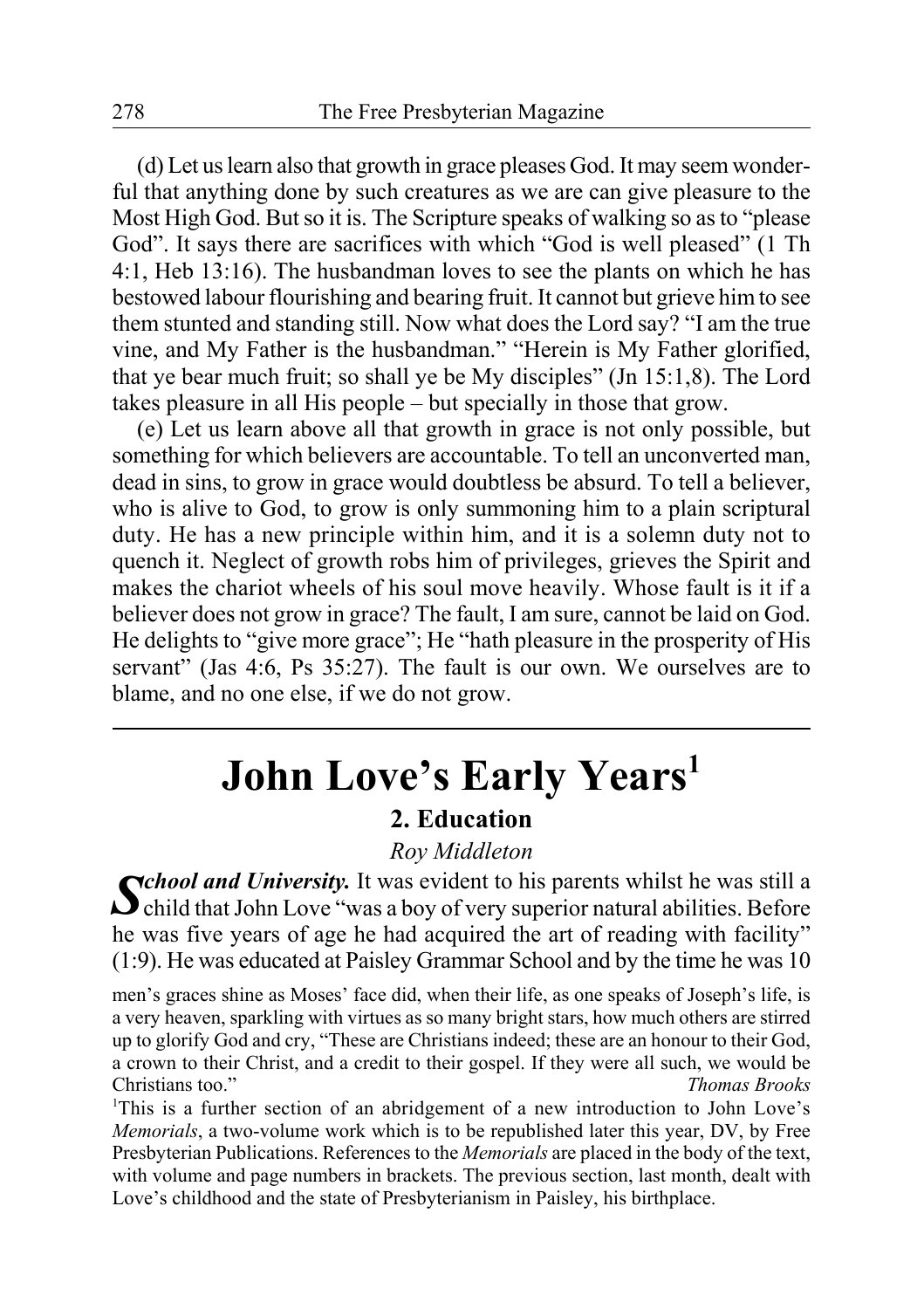he was pronounced qualified to proceed to university. In consequence of his outstanding intellectual abilities, his father believed that he would one day become a minister in the Church of Scotland. Accordingly, with the aid of a bursary, he was enrolled as a student at Glasgow University in October 1767, at the age of 10, where he studied for five successive sessions of six months.

The course he followed constituted the curriculum of preliminary study prescribed for those intending to become ministers of the gospel in the Established Church. Love distinguished himself during his academic career, especially in Latin and Greek and in mathematics. Before the end of his University course he was looked upon by all competent judges as one of the ablest scholars on its roll. The University was staffed by a number of men who, whilst being academically outstanding in their disciplines, were very far from the Scottish Calvinism of the Reformation. Several of these men had been parish ministers in the Church of Scotland before they became teachers at the University and were theological Moderates.

For the young John Love, who was absorbed by his classical studies and other intellectual pursuits, to have been taught by these Moderates in the formative years between 10 and 15 was bound to have made on him a marked impression. In addition, these were years when he was a stranger to the grace of God. Though outwardly correct and moral, he gave no indication of a serious interest in saving truth. On the contrary, he attached himself to the Moderate Party of the Established Church and sympathised with both its political outlook and its doctrinal stance. Like many more he rejected the Evangelical party and its teaching as absurd and the product of enthusiasm. During the five years of his Arts course in Glasgow he had abundant opportunities to attend a faithful Evangelical ministry. The venerable John Gillies, the friend and biographer of George Whitefield, was minister of the College Kirk. However, during John Love's early teenage years, while still unconverted, this was an opportunity missed. It does not appear that during his preparatory university course he ever heard Gillies preach the gospel.

After his conversion he was to admit that during these crucial years at Glasgow University he was proud, worldly minded and "esteemed others entirely on account of their worldly power, riches, wisdom, beauty and the like, my love of the world and the things of the world appearing in this" (1:33). The editor of Love's *Memorials* observes of the 15-year-old graduate, "There is no reason to think that he had, at this time, any other than the most selfcomplacent estimate of his own qualifications for immediately entering upon theological studies; and for, thereafter, as a matter of course, assuming all the responsibilities of the sacred office of the ministry. Even much lower qualifi-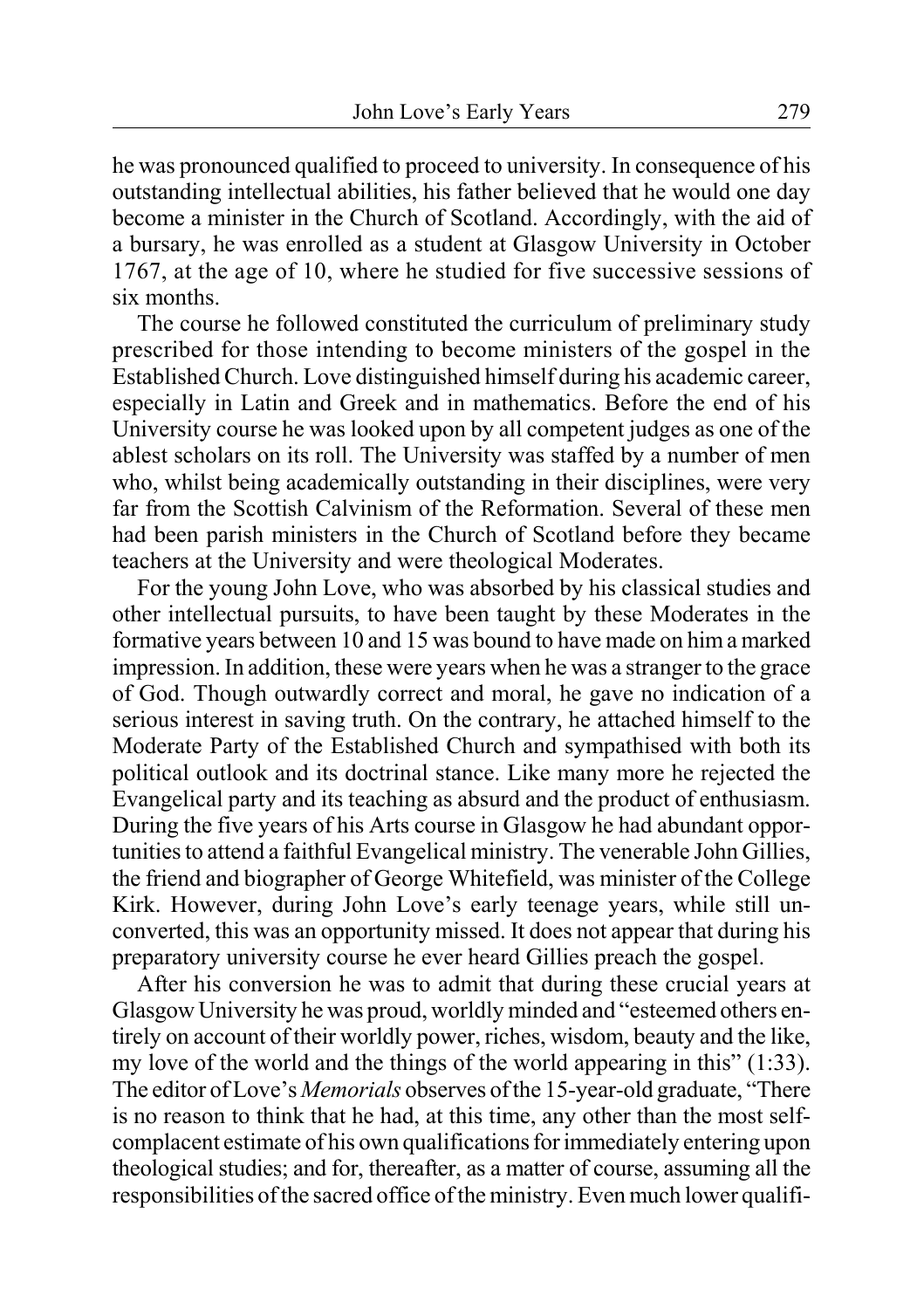cations than his, in respect of natural abilities and literary acquirements, were, in this period of the Church's history, generally considered fully sufficient, without the possession, and almost without even the profession, of religion at all, to entitle their possessor to enter on the theological curriculum, and even to take on himself the ministerial office" (1:11).

*Love's first three years at the Divinity Hall.* The 15-year old student, in the winter of 1772-3, entered on the study of theology at Glasgow University Divinity Hall. He was later to write regarding the commencement of his divinity course: "My deliberate purpose and intention, and my proceeding for years upon that deliberate purpose, of perjuring myself in the matter of subscribing the *Confession of Faith*, while in my heart I believed it to be false, and so, by practising an imposition upon God's Church, of getting myself intruded into it" (1:35). Between the start of his course and July 1775, Love attended three sessions in the Divinity Hall. The first session seems to have been what was called a partial session. In the second session, that of 1773-4, he attended for the greater part, whilst in the third session his attendance was for the whole period.

No sooner had John Love commenced his divinity course than both he and his father lapsed into Socinianism. In the case of James Love, the defection into heresy went all the way of denying the divinity and the atoning work of the Lord Jesus Christ. This is expressly stated by his son in his diary of May 1779. The same thing, though not as expressly mentioned, is clearly implied in several statements which Love makes about himself. Both father and son were so thoroughly in earnest in rejecting some of the central doctrines of Scripture and in adopting Socinian principles that they ceased attending the congregation in which they usually worshipped in order to listen to a Socinian.

It is difficult to determine with any precision what factors led to this tragic development. It may have been due to the influence of the teaching at the Glasgow Divinity Hall; however, the major influence that John Love mentions is that of the Church of Scotland minister of Kilbarchan, John Warner (1713- 1786). That father and son were committed to Warner's views is indicated by the fact they were willing to travel just over five miles from Paisley in order to attend on his preaching in the parish of Kilbarchan.

Warner was a student during the time that the Church of Scotland was pursuing a case against John Simson, the Professor of Divinity at Glasgow University. Simson was suspended in 1729 following charges being brought against him that he held Socinian and Arminian views. Although it is unlikely that Simson taught Warner, discussion of his opinions would have been rife during the time he was a divinity student. Amongst the Moderates in the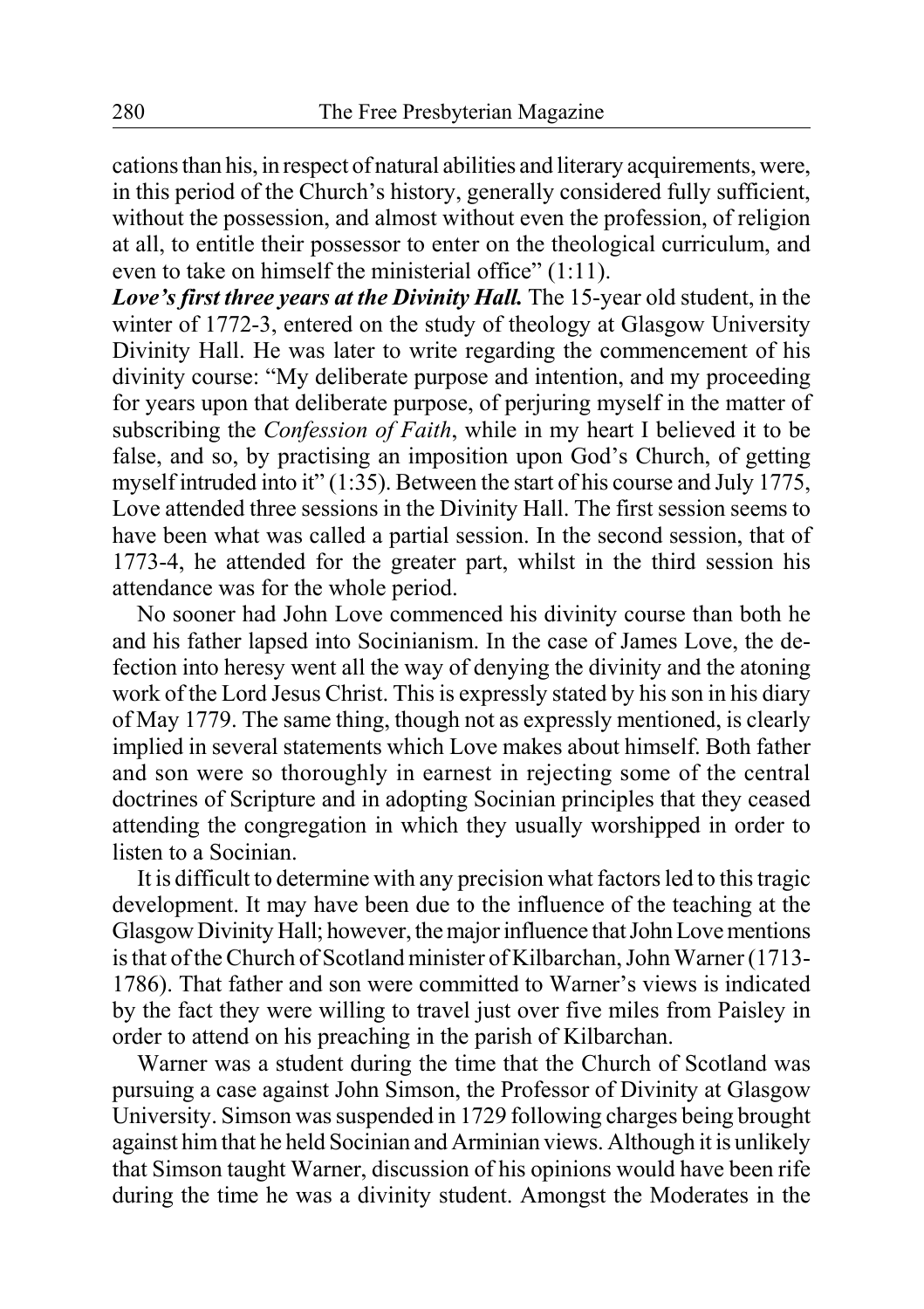Church of Scotland, there was a distinct tendency to Unitarianism. It seems that Warner was part of a group of more radical Moderates that were sympathetic to Socinianism. In keeping with the practice of many Moderates, Warner seems to have taken less interest in his pastoral duties than in education and agriculture.

John Love was a divinity student when, through Warner's influence, he embraced Socinianism. From the record of his repentance that he later recorded in his diary, his years in the divinity hall were marked by rebellion and opposition to the gospel. He speaks of his sarcastic behaviour to Evangelical ministers, his "scoffing in the Abbey Kirk, on the day when Mr Campbell<sup>2</sup> preached. Once going into Mr Randall's<sup>3</sup> church on a sacramental Sabbath evening, to mock and scoff. . . . My profane and impious speeches, carrying in them contempt of God's ordinances and ways. My speech to JY after Mr Campbell preached on a Fast-Day before the sacrament, mocking at Mr C's using the words, 'mourning like a turtle-dove' in allusion to Isaiah 59:11, at which even he seemed to be shocked. My laughing in Mr Alice's<sup>4</sup> church at a minister's having given thanks in his prayer that that congregation was blessed with a rousing ministry: and my proud obstinacy, when reproved for it by one of the hearers."

He goes on to detail his "wicked contempt and abuse of God's ordinances during the whole of Mr Muir's ministry". He laments his "behaviour in the High Church in Mr Baine's<sup>5</sup> time, and in Mr Muir's time: in the Laigh Kirk in Mr Witherspoon's time". In addition to his opposition to the gospel when he was sunk in Socinianism he relates sadly that he tempted "others to sin just for the pleasure of seeing them sin; tempting them to anger, etc, showing myself to have intrinsic delight in sin. Endeavouring to tempt the saints of the Most High from their holy faith; irritated at them, and the truth that they spoke; reasoning against them, etc . . . Seeing nothing of the Divine authority in the ordinances and government of the Church of Christ, and being ready and disposed for all manner of insult upon Him therein; as simony, oppression of His people, etc."6

Love seems to have been held in the grip of Socinianism for around two

<sup>2</sup>This is a reference to Colin Campbell (1718-1788), the Church of Scotland minister in nearby Renfrew. The editor of the *Memorials* describes him as "one of the faithful preachers of the gospel at that time" (1:32, note a).

<sup>3</sup>Thomas Randall (1747-1827) was the minister of the Outer High Kirk in Glasgow when Love heard him.

4 James Alice was minister of a Secession church in Paisley.

5 James Baine and George Muir were successive ministers of the High Church in Paisley. <sup>6</sup>See *Memorials*, vol 1, pp 30-35, for Love's detailed account of his conduct at this period. The excerpts above are from pp 31,34.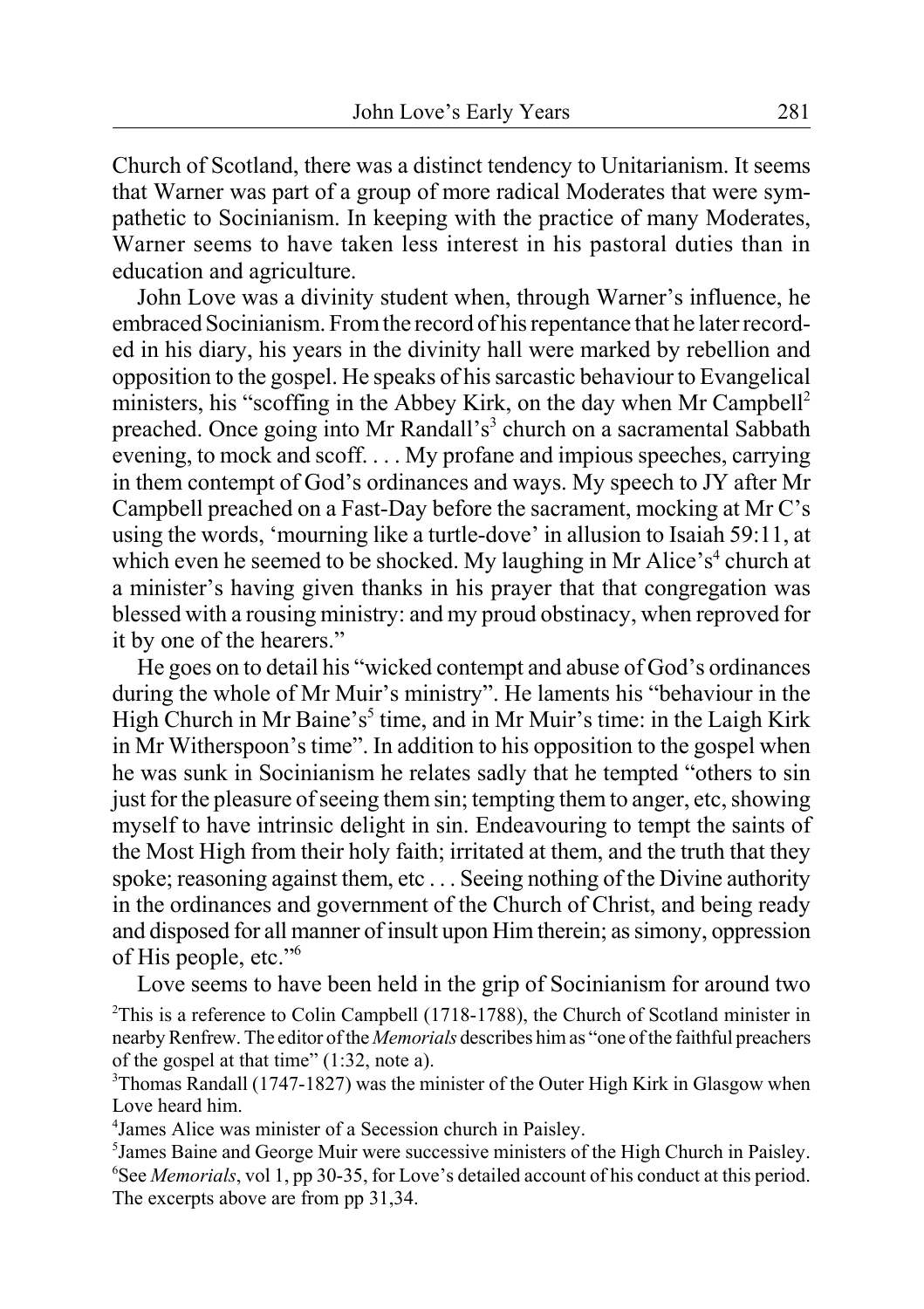years and, as we shall notice, his lapse into heresy would later become a matter leading him to a profound repentance. The editor of the *Memorials* notes, "We meet with no record of his studies in Theology earlier than in the third of the sessions" (1774-75). He then adds, "In that session, we find some notes which were taken by him of the exposition by the Professor of Theology of some of the leading New Testament texts, which are usually adduced in proof of the Divinity and atonement of the Saviour. These which are dated in November 1774 may also be regarded as evidence of the acquiescence of the writer in the views of his instructor; for otherwise it is improbable that he would have written and preserved these notes without any expression of dissent" (1:29).

# **Obituary Mr Angus MacRitchie**

Angus MacRitchie was born in December 1934 in Swainbost, in the Ness district of the Isle of Lewis. He spent all of his life in his home village except for a short period in England, on national service in the army. Angus remained around 40 years in the wilderness of this world with no concern for the needs of his immortal soul and of the claims of the Lord upon him as an accountable creature and a fallen sinner. Although he never missed family worship he did not attend church during this period of his life.

The time came, in the mercy of God, when Angus came under concern for the welfare of his soul for eternity and came to see his need of attending the preaching of the gospel. Although nominally connected with the Free Church of Scotland, Angus was brought to make his way to the Free Presbyterian Church, where Rev William MacLean had returned in 1976 from the Grafton congregation to recommence his labours in Ness. Mr MacLean was in the habit of paying a short visit to Angus' mother and aunt around five times a week, since the family home was situated immediately opposite the Free Presbyterian manse. He invariably prayed with them on these occasions. The words Mr MacLean constantly quoted in prayer in Angus' hearing were: "Come unto Me, all ye that labour and are heavy laden, and I will give you rest" (Mt 11:28). It appears that, through these words, the way of salvation was opened up to Angus' understanding.

Angus was enabled to profess faith in Christ publicly in the year 1988. In 1991 he was elected to the office of deacon in the Ness congregation and in 1996 to that of the eldership. He represented the Ness congregation on the Outer Isles Presbytery and at the Synod on a good number of occasions.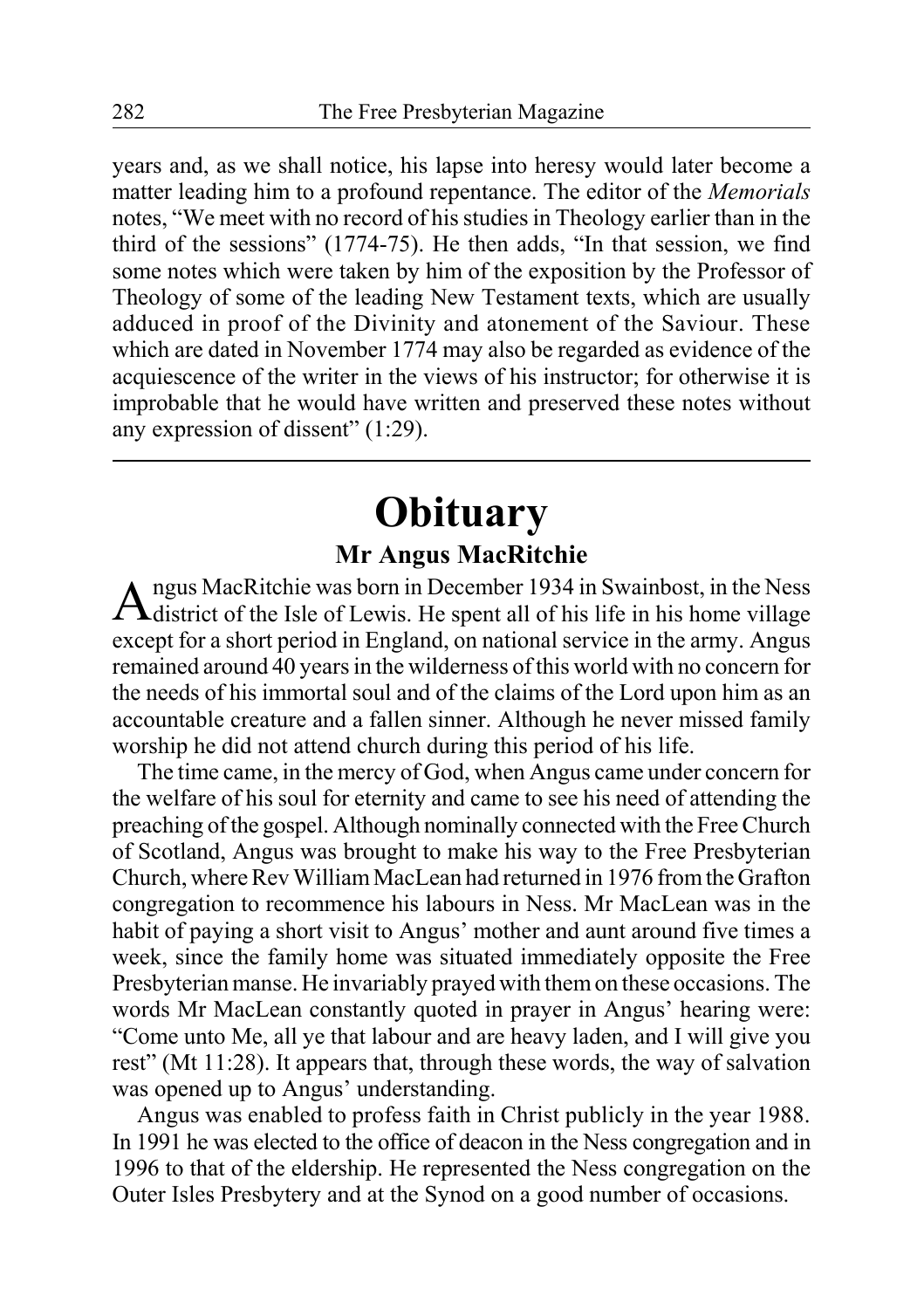Though naturally a retiring and private individual, Angus was gifted with a keen intelligence and a highly-retentive memory and he was one who observed the wider state of the nation with concern. In prayer he frequently asked the Lord for "*laithean dusgaidh is amannan fionnarach*" (days of awakening and times of refreshing). Though he never saw these petitions fulfilled, we nevertheless fully believe they will be answered in the Lord's own time. Angus was often charged with the burden of keeping the services in Ness over the latter part of the long vacancy in the congregation. Indeed, a great many of the Ness congregation's affairs fell upon him for a considerable period and, in manfully shouldering these responsibilities, we believe he showed his devotion not only to the cause and people of Christ but also to the King and Head of the Church Himself.

Angus MacRitchie departed peacefully from this life into the great eternity in the Western Isles Hospital on 30 August 2013 after a period of illness. His Bible was found resting upon him and opened at Isaiah 54, and with the words of the portion  $(v 13)$  marked that he gave out at the last Fellowship Meeting he attended, at the Ness communion in October 2012: "All thy children shall be taught of the Lord and great shall be the peace of thy children". (Rev) *A W MacColl*

# **Our Gospel Work in Africa and Israel**

### *Rev Neil M Ross*

*I Ine Westminster Confession of Faith* in Hebrew is almost ready for printing, Rev John Goldby reported after returning in June from a visit to *srael. The Westminster Confession of Faith* in Hebrew is almost ready for Israel. It would have gone to press sooner but for a shortage of suitable editors to help with adding the Scripture proof texts. There is great need of getting the *Confession* into the hands of the Jewish people, says Mr Goldby, because its Reformed doctrine is precisely what has been blessed in the past to many Jews, and is, "we believe, the same doctrine that will be used in the saving of 'all Israel'".

The revision of the Delitzsch Hebrew New Testament continues steadily and it is expected that the Epistle to the Romans, which is almost complete, will soon be sent to the Trinitarian Bible Society (TBS). The members of the translation team are to be commended, says the report, for their determination to express the meaning faithfully and accurately. There is much need for the sound translation principles which secure faithful translations of the Scriptures to be more widely known among the Jews, says Mr Goldby. It is hoped that the new "TBS Israel" website under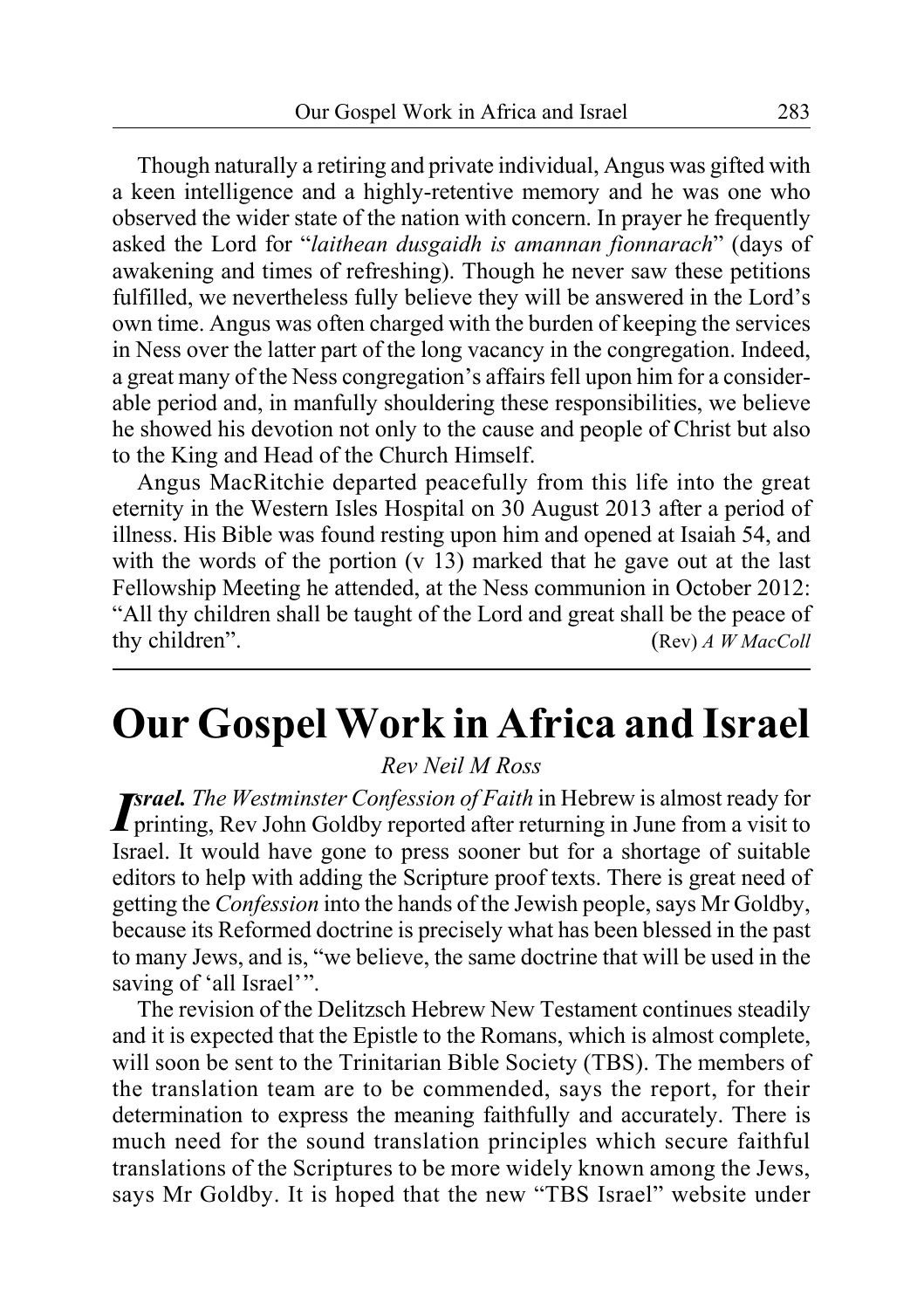development (to be named tbshebrewbible.org), will help to meet this need. *Zimbabwe.* The new system of governance for the Mission institutions is now well established and appears to be operating smoothly, albeit new situations put it to the test and show that the learning process will need to go on. Of course, the hospital, high school, primary schools and orphanage are no longer overseen by the Field Committee (which is now dissolved), but each of these entities is managed by a Board of Governors. The main objective of each board, within its own sphere and according to its constitution, is "to promote the knowledge of the gospel of Jesus Christ by all legal and practicable means". Adherence to this guiding principle will, with the divine blessing, make each institution an effective handmaid to the gospel.

Our four ministers in Zimbabwe, Rev S Khumalo in Bulawayo, Rev M Mloyi in Zenka, Rev A B MacLean in Ingwenya and Rev N Sibanda in Mbuma, continue to bear heavy burdens of work in preaching the gospel. Each minister has outstations and a wide area to supervise. Mr Khumalo also has the oversight of our New Canaan Mission. They are indebted to many elders and five catechists for their faithful assistance in maintaining the regular round of services. It is heartening that the attendances are good at our new church in Zvishavane. Rev A B MacLean has visited the remnant congregation in our former Mission in Sengera, Kenya, and ministered there several times on behalf of the Zimbabwe Presbytery.

The opening of the new Rural Health Clinic at Lutsha on June 23 went well, in the kind providence of the Most High. It was an important day for our Mbuma Mission Hospital, which will manage the clinic (about 11 miles away). It was also an important day for the local community, which has a significant stake in it. The opening ceremony, to which hundreds of people gathered, began with worship conducted by Rev John MacLeod, Convener of the Jewish and Foreign Mission Committee, and the ribbon was cut by the Zimbabwean Minister for Health, Mr David Perirenyatwa. The master of ceremonies for the day was Mr Melusi Mpofu, the Mission Administrator.

Our translation team, based at the Zvishavane Manse, has now completed half of the Old Testament in its new translation of the Shona Bible. Its new translation of the Shona New Testament has, of course, been already widely distributed. The TBS reports that it has received several encouraging reports about its reception.

In Thembiso Children's Home, a sad blank has been made by the death of Mrs E Ndlovu, House Mother in House No 1. At the time of writing, Miss Norma MacLean is due to return to Ingwenya to her Deputy Head duties at John Tallach High School after a well-earned furlough.

May the Lord bless the work of those who "labour in the word and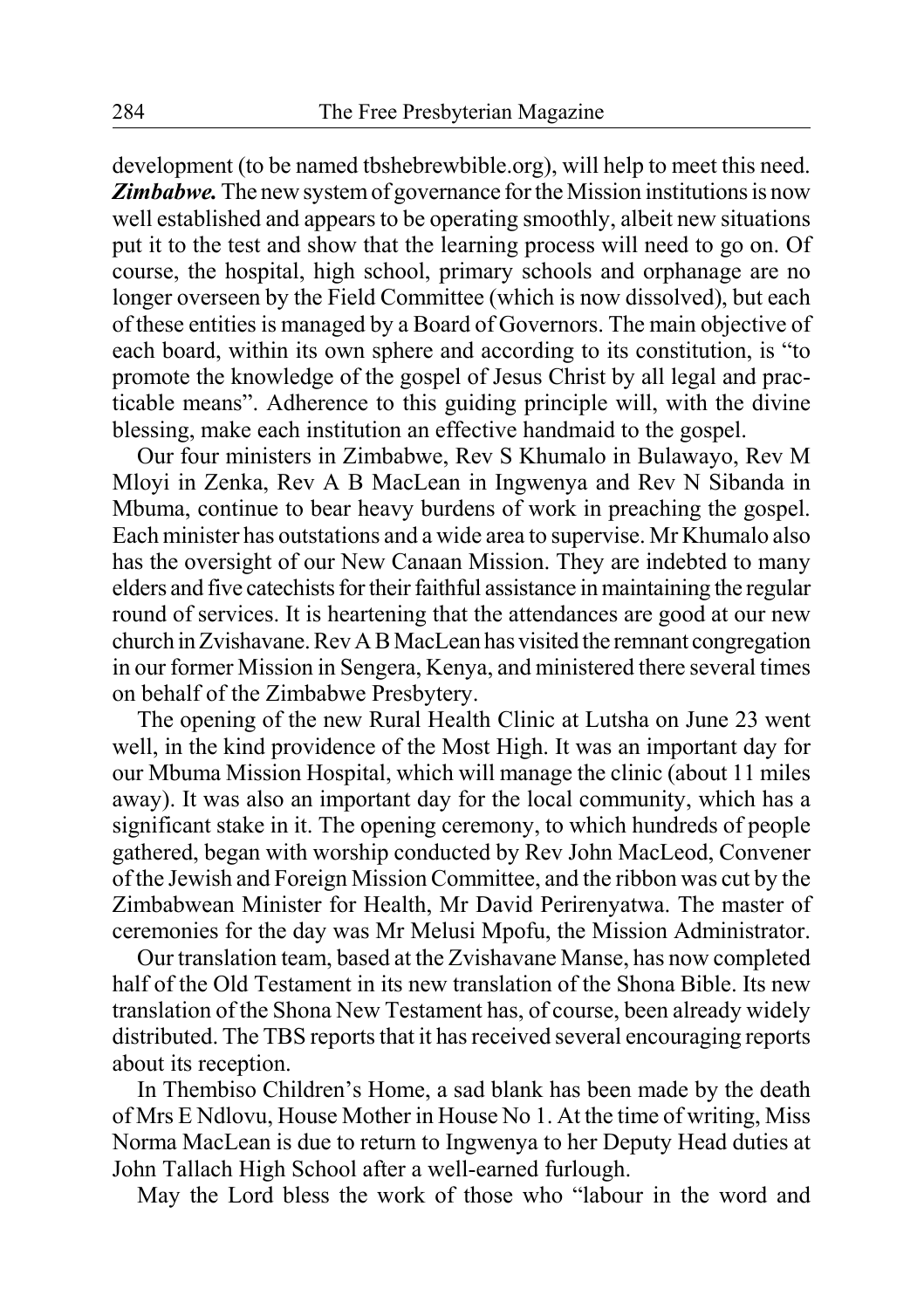doctrine" – and others who care for the sick, teach our pupils, translate the Scriptures, and administer Mission business. "Bear ye one another's burdens, and so fulfil the law of Christ" (Gal 6:2).

# **Notes and Comments The Outcry Against Sir Timothy Hunt**

Sir Timothy Hunt is a retired British biochemist who won a Nobel Prize in 2001. In June of this year he caused a storm at a lunch for women journalists and scientists in South Korea by saying, in an unprepared and light-hearted speech: "Let me tell you about my trouble with girls. Three things happen when they are in the lab: you fall in love with them; they fall in love with you; and when you criticise them they cry. Perhaps we should make separate labs for boys and girls." Following a "politically correct" outcry, he was obliged the next day to resign his honorary professorship at University College London, and two other scientific positions as well. A few weeks later the University Council unanimously confirmed the decision taken to accept Sir Timothy's resignation. A number of eminent scientists, politicians, and newspaper columnists have criticised the University and supported Sir Timothy.

To the present writer, the main concern with the remarks as reported is the casual attitude to relations with the opposite sex. Sir Timothy is a married man, and one questions whether he should make public jokes about "falling in love" with other women. Otherwise the remarks seem harmless enough. They are cast in a dogmatic form, as is common with jokes, but they contain an element of truth. Men and women are often attracted to one another other in the workplace, and women are "the weaker vessel" (1 Pet 3:7), one aspect of which is that they tend to cry more easily. Indeed both the matters raised by Sir Timothy are of some importance. The mixing of the sexes in the workplace can be a source of temptation and even a possible factor in marital breakdown, and this is certainly an issue to be discussed. Similarly, the differences between the mental constitutions of men and women cannot be denied. The same day that it reported on part of the outcry against Sir Timothy, *The Daily Telegraph* had another article with the headline, "Women who suppress emotions to act like men are making themselves ill".

The outcry against Sir Timothy shows how ready fallen mankind is to judge others by standards that it would not like applied to itself. Those that condemned Sir Timothy must themselves give an account to Christ of "every idle word" that they have spoken (Mt 12:36). They will be judged with the same measure that they have used in judging others (Mt 7:2). Doubtless it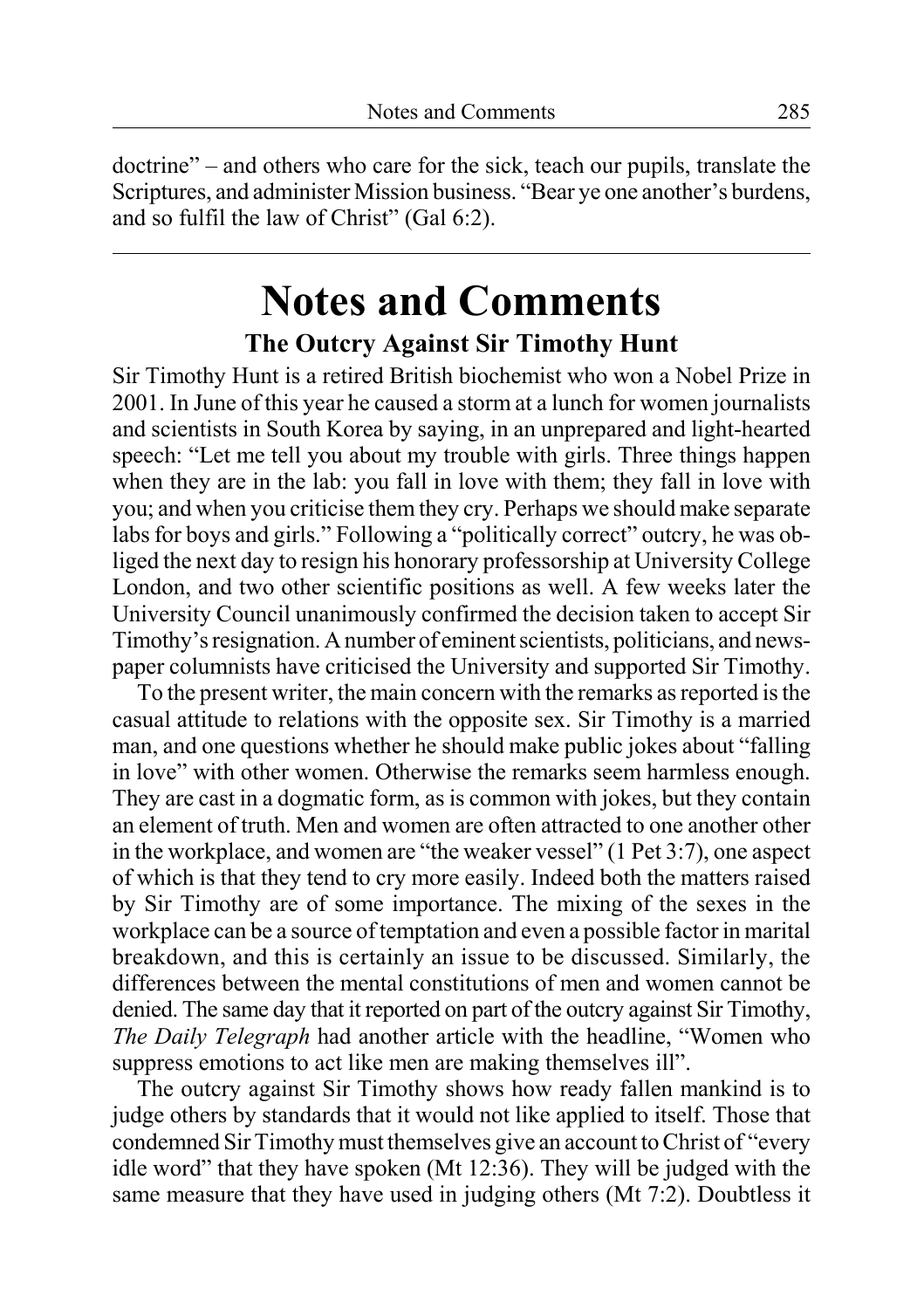will be found that they have spoken unadvisedly with their lips on many occasions (Ps 106:33). Isaiah warns against those that "make a man an offender for a word" (Is 29:21), and the spirit that drove Sir Timothy from his positions of honour for a trifle is not so distant from the spirit that cries "Away with such a fellow from the earth: for it is not fit that he should live" (Acts 22:22). Christians are "the salt of the earth" and "the light of the world" (Mt 5:13,14), and one of the services that they can render to their community is to retain a sense of balance and biblical proportion when Satan is urging the world towards the sort of fanaticism exhibited in this case. *DWBS*

### **Anti-Extremism Laws and Christian Teaching**

Conservative MP Mark Spencer has told a constituent about the Extremism Bill: "Teachers will still be free to express their understanding of the term *marriage*, and their moral opposition to its use in some situations, without breaking the new laws. The EDOs [Extremism Disruption Orders] in this case would apply to a situation where a teacher was specifically teaching that gay marriage is wrong." Although Mr Spencer makes other statements apparently to the contrary, there is no doubt that teachers who teach that same-sex marriage is morally wrong will be in danger of having action taken against them under anti-extremism legislation. One must presume that Mr Spencer would not say so if he had no authority for saying so.

Simon Calvert of the Christian Institute has stated, "This is exactly the kind of thing we've been warning about. The Government say we've got nothing to worry about from their new extremism laws, but here is one of their own MPs writing to a constituent saying EDOs would stop teachers teaching mainstream Christian beliefs." Governments may, under pressure from homosexual activists, try to banish criticism of sinful lifestyles from the classroom and society, but there is a God in heaven whose condemnation of sin cannot be dismissed and to whom promoters of iniquity are accountable. *NMR*

### **Website Promoting Adultery**

Balak, King of Moab, desired to smite Israel in the wilderness and called Balaam to curse them. However, Balaam, though a false prophet, could do nothing but pronounce more and more blessings on God's chosen nation (Num 22-24). But Balaam had another strategy, which worked only too well, as we read about the church in Pergamos. There we find that some held "the doctrine of Balaam, who taught Balak to cast a stumbling block before the children of Israel, to eat things sacrificed unto idols, and to commit fornication" (Rev 2:14). So we read in Numbers 25:1: "The people began to commit whoredom with the daughters of Moab". What an effect this now had on Israel, resulting in God's solemn judgements!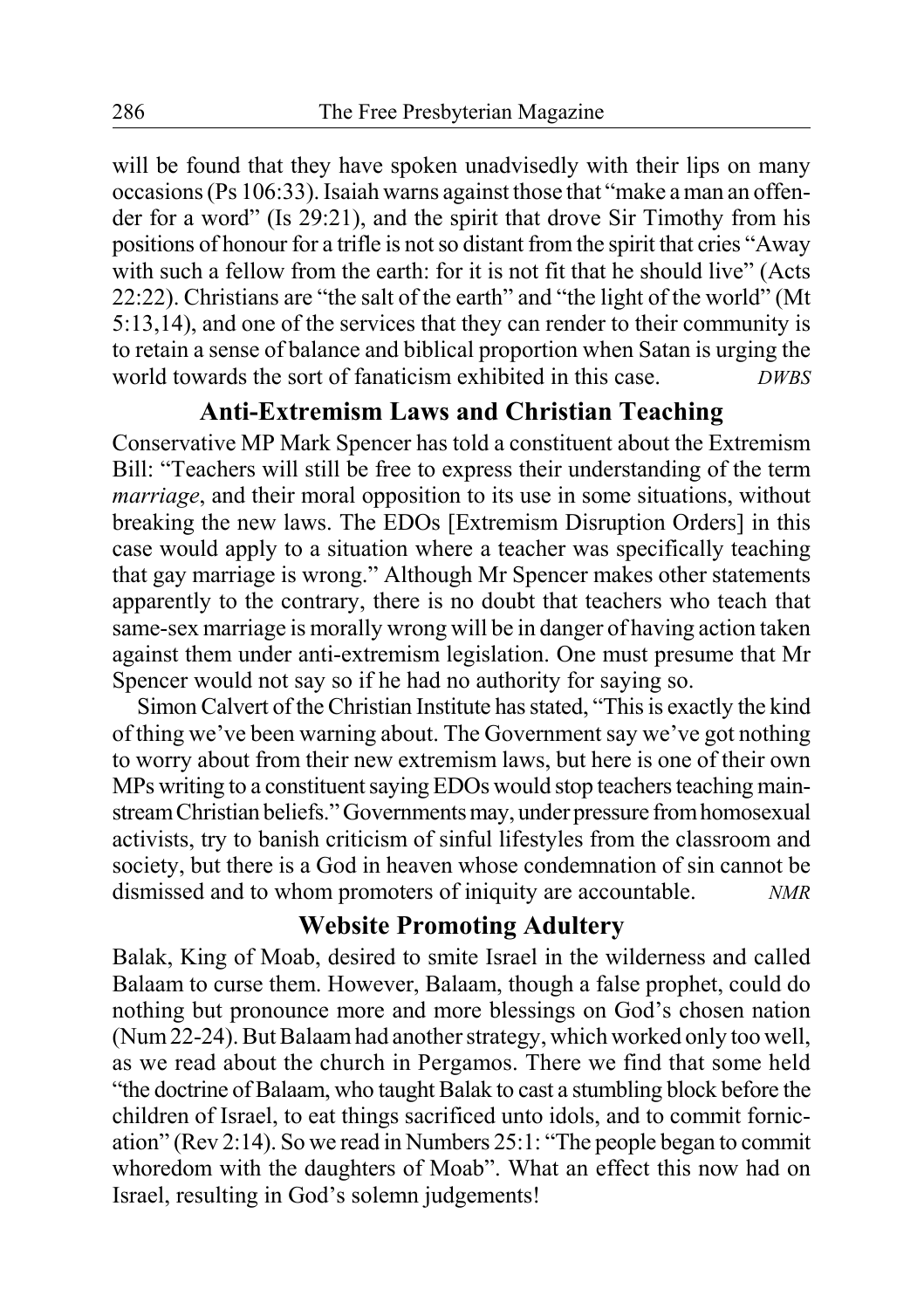Satan still has his strategies and agents to seduce sinners of all nations into ever greater sin and destruction. One device which has recently gained notoriety is a website masquerading as the second-largest dating site in the world but blatantly promoting extra-marital affairs. Reports indicate that over 37 million members in 46 countries have signed up to it – the majority of them are married and seeking to cheat on their spouses. Most are said to be men. Membership has increased by 35% over the past year, while revenue has increased even more, showing the sinful demand for this sordid activity.

Even more publicity, ironically, has been gained by the news that a computer-hacking group broke into the site's database, threatening to disclose members' details if the site is not closed down. In spite of this, it is still operating and one would expect members to feel in danger of exposure. However, the threat appears to have had little effect; an investigative journalist who recently joined the site, posing as a client, said that in a very short time she had 16 responses, 13 of them from married men.

The website originated in Canada and was set up by a couple with two children. Their motto is, "Life is short, have an affair", claiming that adultery is good for a marriage and that "monogamy is dead". Since 2010, when they launched their site in the UK, 1.2 million Britons have signed up: 1 in 20 of the married population. Most are said to be middle-class people aged from 20 to 50. The leader of the European operation boasts that, in spite of a ban on TV adverts for the site, the UK makes more money for it than any other European country. The company hopes to float on the London Stock Exchange, claiming that Europe has a "more relaxed approach to infidelity" than North America, having tried unsuccessfully to list its shares in Toronto.

Amidst this depressing news, it is encouraging to find a mainstream finance broker in London saying he "seriously hopes that any professional investor worth their salt will think twice before putting savers and pensioners' money into this marriage-breaking organisation". We hope and pray that others will agree and that the scheme will fail.

The organisation's sinister aim is to keep expanding worldwide, especially in Asia, where great growth is expected. When the site in Japan opened in 2013, 1 million people joined in 8 months. In South Korea, where the gospel had great influence over decades, adultery was punishable by imprisonment; but last February it was decriminalised and 100 000 clients signed up to their site in just 4 weeks. This summer, further sites are planned for the Baltic states, Russia and the Ukraine.

So Satan and his agents are making great inroads throughout the world, seeking to oppose the spread of the gospel, using different avenues – perhaps especially the internet. Socially the misery is great. Several newspapers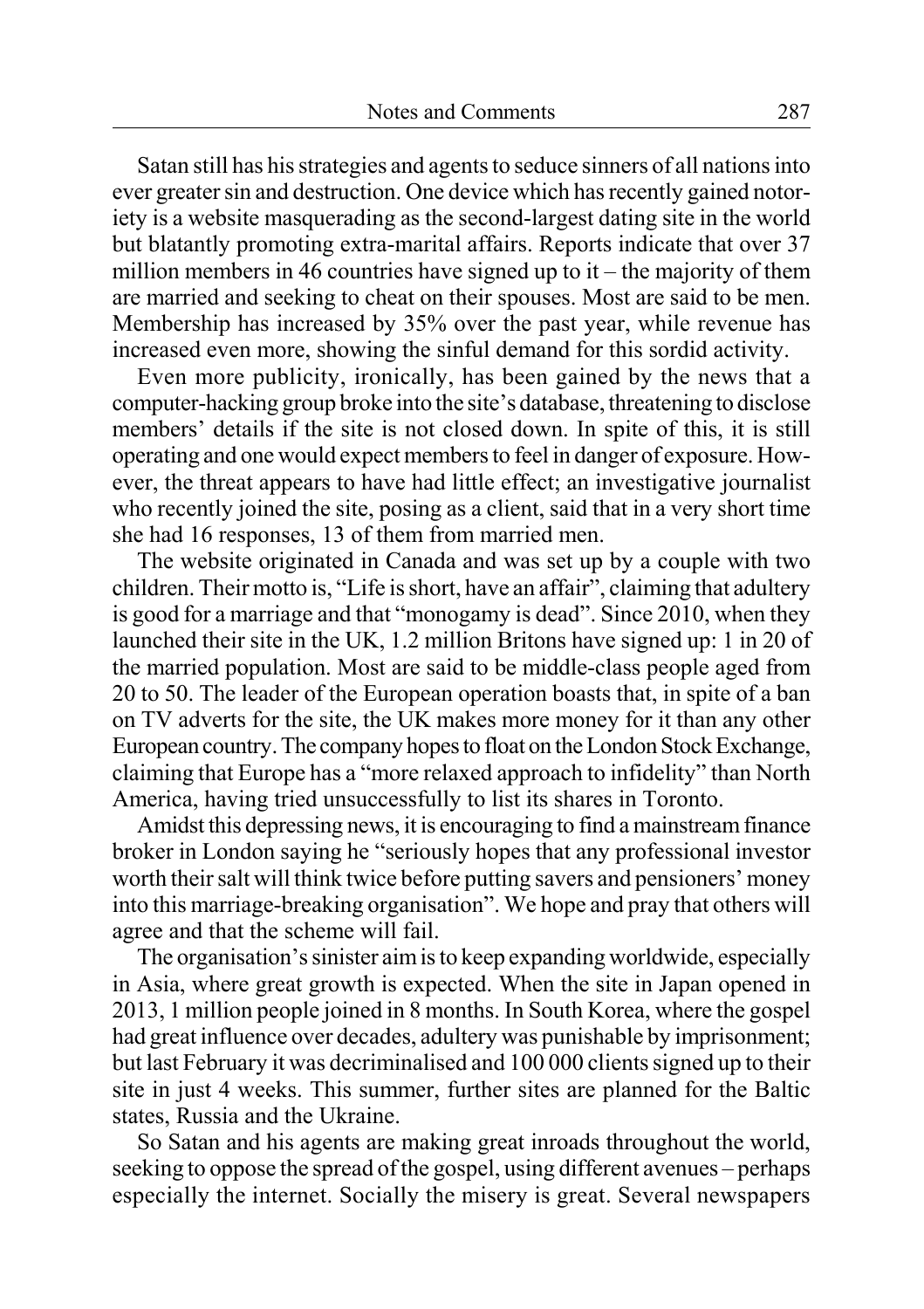recently gave anecdotal evidence of how this and similar sites have caused great anguish and misery to families in Britain. Divorce is commonplace; one divorce lawyer states, "It's an adulterous minefield. Every third client now has something to do with online infidelity". Jo Welch, commercial director of support group, Women Scorned, adds that such sites have caused their workload to soar in recent years. She states, "It may have started in the US, but it is a trend that is growing frighteningly quickly in Britain . . . they break up families, causing so much pain and suffering".

Recent statistical studies have supported the view that children of broken homes have a high incidence of behavioural problems, mental health issues and drug and alcohol abuse. The ultimate misery, of course, is not just social; it is spiritual. Jesus says, "Out of the heart proceed evil thoughts, murders, adulteries, fornications . . . these are the things which defile a man" (Mt 15:19,20). If not repented of, these things lead to eternal destruction, for "whoremongers and adulterers God will judge" (Heb 13:4). How we need an outpouring of the Holy Spirit on the nations of the earth! We need to seek that day of repentance when there shall be a great mourning for sin. "In that day there shall be a fountain opened to the house of David and to the inhabitants of Jerusalem for sin and for uncleanness" (Zec 13:1). *KHM* 

## **Church Information Committee Meetings**

These Synod committees will meet, DV, in Inverness Free Presbyterian Church as follows on Tuesday, October 6:

- 10.00 -10.30 Church Interests Committee
- 10.30 12.00 Training of the Ministry Committee
- 12.00 1.00 Sabbath Observance Committee
	- 2.00 5.00 Finance Committee
	- 2.00 3.00 Outreach Committee
- 3.00 5.00 Religion and Morals Committee
- 6.00 7.30 Publications and Bookroom Committee
- 7.30 8.30 Welfare of Youth Committee
- 7.30 8.30 Dominions and Overseas Committee

(Rev) *John MacLeod,* Clerk of Synod

### **Dominions and Overseas Fund**

By appointment of Synod, the special collection on behalf of the Dominions and Overseas Fund is due to be taken in congregations during September. *W Campbell,* General Treasurer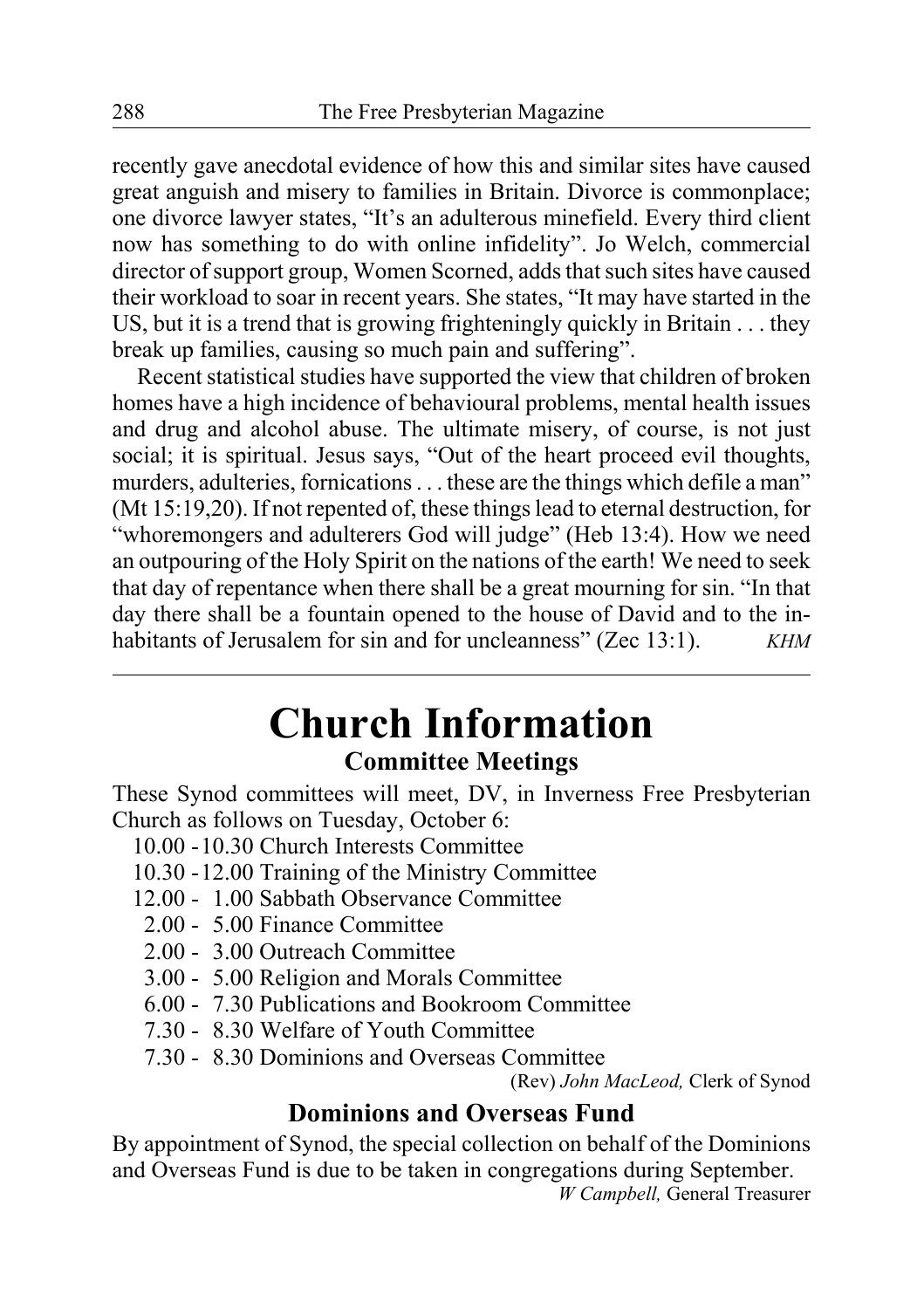### **FREE PRESBYTERIAN PLACES OF WORSHIP**

#### **Scotland**

**Aberdeen:** 2 Alford Place, AB10 1YD, Sabbath 11 am, 6 pm; Tuesday, 7.15 pm. Rev D W B Somerset BSc DPhil, 18 Carlton Place, Aberdeen, AB15 4BQ; tel: 01224 645250.

**Bracadale: Struan:** Sabbath 12 noon; Wednesday 7 pm (fortnightly). Contact Rev J B Jardine; tel: 01859 502253.

**Dingwall:** Church, Hill Street: Sabbath 11 am, 6.30 pm; Wednesday 7.30 pm. **Beauly** (Balblair): Sabbath 6.30 pm, Thursday 7.30 pm. Rev Neil M Ross BA, 10 Achany Rd, Dingwall, IV15 9JB; tel/fax: 01349 864351, e-mail: nmross2001@yahoo.co.uk.

**Dornoch:** Sabbath 11.30 am. Manse tel: 01862 810615. **Bonar:** Sabbath 6 pm. Wednesday 7.30 pm (alternately in Dornoch and Bonar). **Lairg:** Church and Manse; **Rogart:** Church; no F P services. Contact Rev N M Ross; tel: 01349 864351.

**Dundee:** Manse. No F P Church services.

**Edinburgh:** 63 Gilmore Place, Sabbath 11 am, 6.30 pm; Thursday 6 pm. Rev D Campbell, 35B Barnton Avenue West, Edinburgh EH4 6DF; tel: 0131 312 8227.

**Farr** (by Daviot)**:** Sabbath 12 noon. **Tomatin:** Sabbath 12 noon. **Stratherrick:** Sabbath 12 noon. (Each of these services is held once in three weeks as intimated). **Farr:** Thursday 7.30 pm (as intimated). Contact Mr M J Schouten; tel: 01463 221776.

**Fort William:** Monzie Square, Sabbath 11 am, 6.30 pm as intimated. Manse: 15 Perth Place, PH33 6UL; tel: 01397 708553. Contact Mr D A McKinnon. Tel: 01397 702597.

**Gairloch** (Ross-shire): Sabbath 11 am, 6.30 pm. Prayer meeting in **Strath**, Thursday 7.30 pm. Rev A E W MacDonald MA, F P Manse, Gairloch, Ross-shire, IV21 2BS; tel: 01445 712247.

**Glasgow:** St Jude's Church, 137 Woodlands Road, G3 6LE. Sabbath 11 am and 6.30 pm; Wednesday 7.30 pm. Rev Roderick MacLeod BA, 4 Laurel Park Close, Glasgow, G13 1RD; tel: 0141 954 3759.

**Greenock:** 40 East Hamilton Street, Sabbath 2.30 pm.

**Halkirk:** Sabbath 11.30 am; Thursday 7.30 pm. Manse tel: 01847 831758. **Thurso:** Sabbath 5 pm; **Wick:** Church; **Strathy:** Church; no F P Church services.

**Harris (North): Tarbert:** Sabbath 12 noon, 6 pm; Thursday 7 pm. **Stockinish:** Tuesday 7 pm. Rev J B Jardine BD, F P Manse, Tarbert, Isle of Harris, HS3 3DF; tel: 01859 502253, e-mail: northharris.fpc@btopenworld.com.

**Harris (South): Leverburgh:** Sabbath 12 noon, 6 pm. **Sheilebost:** Sabbath 12 noon (as intimated). Prayer meetings in **Leverburgh, Sheilebost** and **Strond** as intimated. Rev K D Macleod BSc, F P Manse, Leverburgh, HS5 3UA; tel: 01859 520271.

**Inverness:** Chapel Street, Sabbath 11 am, 6.30 pm; Wednesday 7.30 pm. Contact Mr A MacRae; tel: 01463 790521.

**Kinlochbervie:** Sabbath 11.30 am; Tuesday 7.30 pm. Manse tel: 01971 521268. **Scourie:** Sabbath 6 pm.

**Kyle of Lochalsh:** Sabbath 6 pm. Manse tel: 01599 534933. Contact Rev D A Ross; tel: 01445 731340.

**Laide** (Ross-shire): Sabbath 12 noon, 6 pm; Wednesday 7 pm. Rev D A Ross. F P Manse, Laide, IV22 2NB; tel: 01445 731340. **Lochcarron:** Sabbath 11 am, 6 pm; Wednesday 7 pm. Manse.

**Lochinver:** Church. No F P services at present. Manse tel: 01571 844484.

**Ness:** Sabbath 12 noon, 6 pm; Wednesday 7 pm. Rev A W MacColl MA PhD, F P Manse, Swainbost, HS2 0TA; tel: 01851 810228. **North Tolsta:** Sabbath 12 noon, 6 pm; Thursday 7 pm; 1st Monday of month 7 pm. Manse tel: 01851 890325. Contact Rev J R Tallach; tel: 01851 702501.

**North Uist: Bayhead:** Sabbath 12 noon, 6 pm; Wednesday 7.30 pm (fortnightly). **Sollas:** Wednesday 7.30 pm (fortnightly). Rev D Macdonald BA, F P Manse, Bayhead, North Uist, HS6 5DS; tel: 01876 510233.

**Oban:** Church and Manse. No F P services at present.

**Perth:** Pomarium, off Leonard Street. Sabbath 11 am, 6 pm; Wednesday 7.30 pm. Contact Rev D Campbell; tel: 0131 312 8227.

Portree: Sabbath 12 noon, 6.30 pm; Wednesday 7 pm.. Rev I D MacDonald, F P Manse, Achachork, Portree, IV51 9HT; tel: 01478 612110. **Raasay:** Sabbath 12 noon, 6 pm; Saturday 7 pm. Contact Rev W A Weale; tel:01470 562243.

**Shieldaig:** Sabbath 11 am; **Applecross:** Sabbath 6pm. Tuesday 7 pm (alternately in Shieldaig and Applecross). Shieldaig manse tel: 01520 755259, Applecross manse tel: 01520 744411. Contact Rev D A Ross; tel: 01445 731340.

**Staffin:** Sabbath 12 noon, 5 pm; Wednesday 7 pm. Rev W A Weale, F P Manse, Staffin, IV51 9HY; tel: 01470 562243.

**Stornoway:** Matheson Road, Sabbath 11 am, 6.30 pm; Thursday 7.30 pm. **Achmore:** Sabbath 12 noon; Tuesday 7 pm. Rev J R Tallach MB ChB, 2 Fleming Place, Stornoway, HS1 2NH; tel: 01851 702501.

**Tain:** Church and Manse. **Fearn:** Church. No F P services. See Dornoch and Bonar.

**Uig (Lewis) Miavaig:** Sabbath 12 noon Gaelic, 6 pm English; Wednesday 12 noon. Manse tel: 01851 672251. Contact Rev J R Tallach; tel: 01851 702501.

**Ullapool:** Sabbath 11 am, 6 pm; Wednesday 7.30 pm. Manse: Quay Street, IV26 2UE; tel: 01854 612449.

**Vatten:** Sabbath 6 pm; Wednesday 7 pm (fortnightly). **Glendale, Waternish:** As intimated. Contact Rev I D MacDonald; tel: 01478 612110.

#### **England**

**Barnoldswick:** Kelbrook Road, Sabbath 11 am, 6 pm; Friday 7.30 pm; Wednesday 8 pm, alternately in Sandbach and Gatley. **South Manchester:** Sabbath 6.00 pm, in Trinity Church, Massie Street, Cheadle (entry at rear of building). Rev K M Watkins, 252 Briercliffe Road, Burnley, BB10 2DQ; tel: 01282 835800.

**Broadstairs:** Sabbath 11 am, 5 pm at Portland Centre, Hopeville Ave, St Peter's; Tuesday 7 pm at Friends' Meeting House, St Peter's Park Rd. Contact Dr T Martin; tel: 01843 866369**.**

**London:** Zoar Chapel, Varden St, E1. Sabbath 11 am, 6.30 pm; Wednesday 7 pm. Rev J MacLeod MA, 6 Church Ave, Sidcup, Kent, DA14 6BU; tel: 0208 309 1623.

#### **Northern Ireland**

**Larne:** Station Road. Sabbath 11.30 am, 6.30 pm; Monday 11.00 am. Contact Rev K M Watkins; tel: 01282 835800.